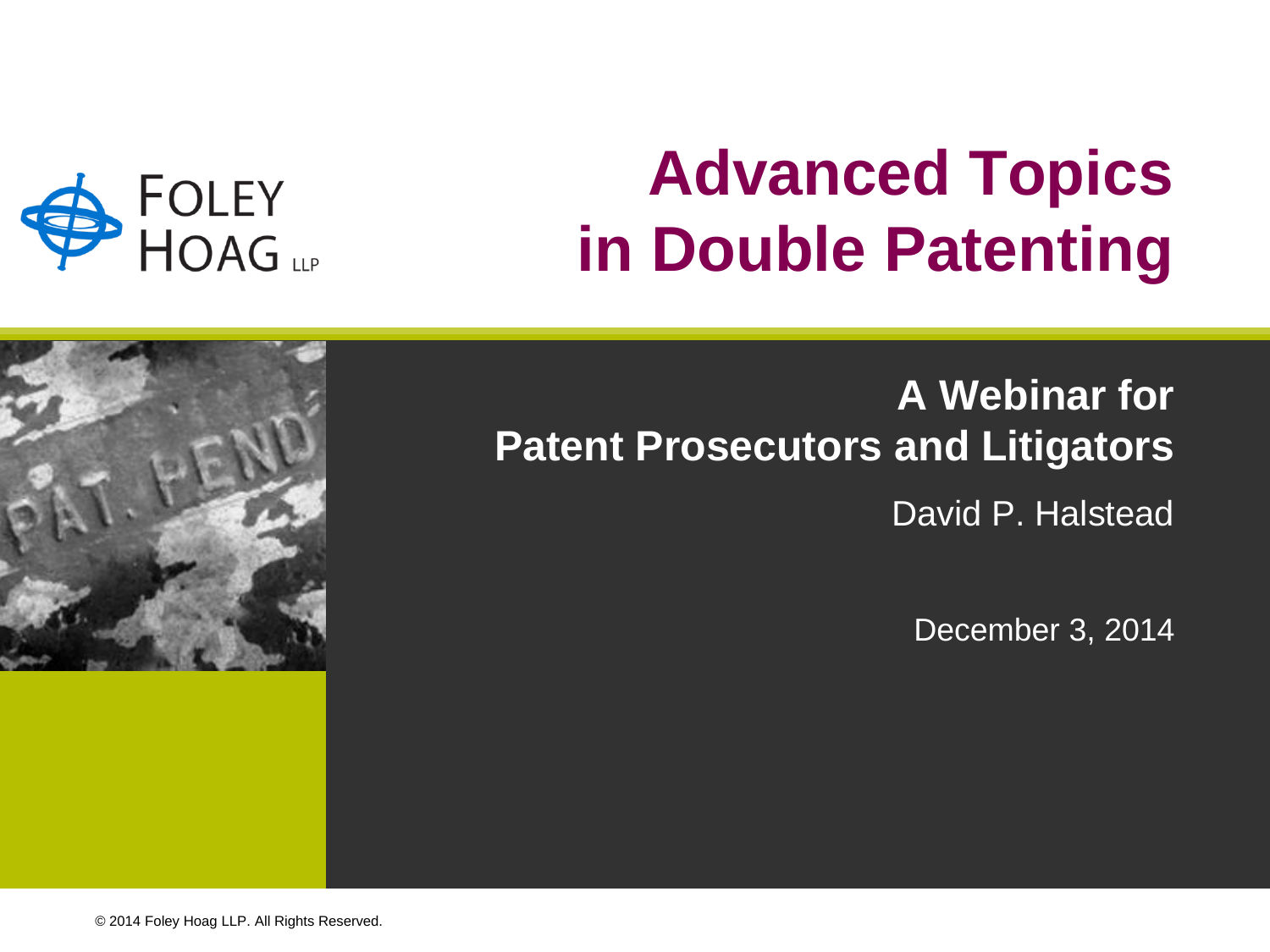

- **Obviousness-type Double Patenting ("OTDP")**
- **Current USPTO practice**
- Recent Federal Circuit and Board decisions
- **Lessons and analysis**
- A real-life conundrum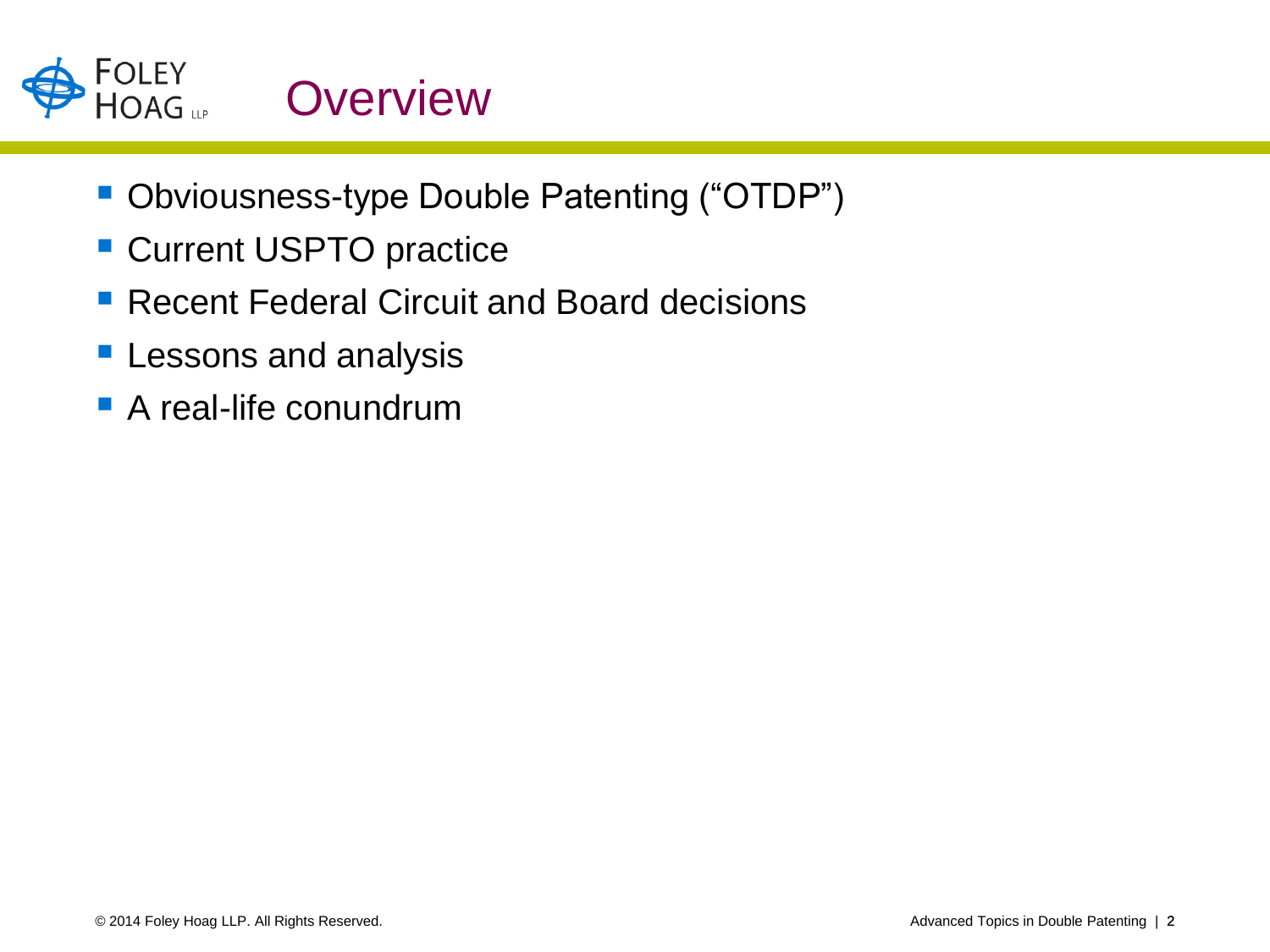

### Obviousness-type Double Patenting: The Basics

- Obviousness-type double patenting ("OTDP") is an equitable doctrine with two main goals:
	- Avoiding unjust extension of patent term
		- If a patentee seeks to obtain multiple patents on essentially the same invention, they should expire at the same time
	- Avoiding multiple lawsuits by different parties on patents arising out of the same inventive activities
		- Duplicative lawsuits unfairly penalize potential infringers and complicate the path to market for the patented technology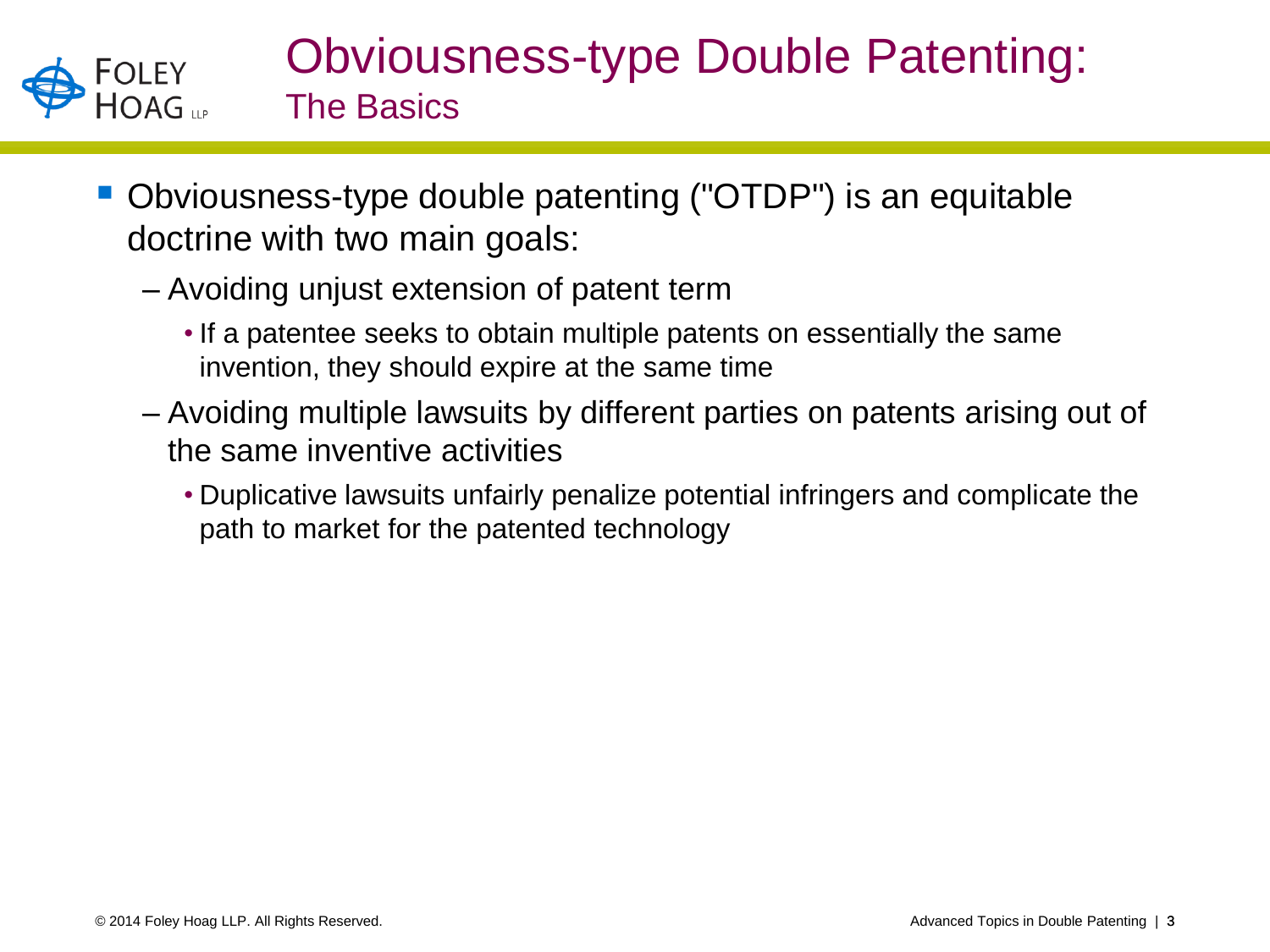## Terminal Disclaimers

- OTDP can be resolved with a terminal disclaimer ("TD") that has two key provisions:
	- Any term of a patent that outlasts a reference patent is disclaimed; and

– Both patents must be commonly owned or enforced

- Although the name "terminal disclaimer" suggests only the first of these requirements, the second provision is an inextricable part of a TD
- In prosecution, this typically means disclaiming the term of a pending application relative to an issued patent or another pending application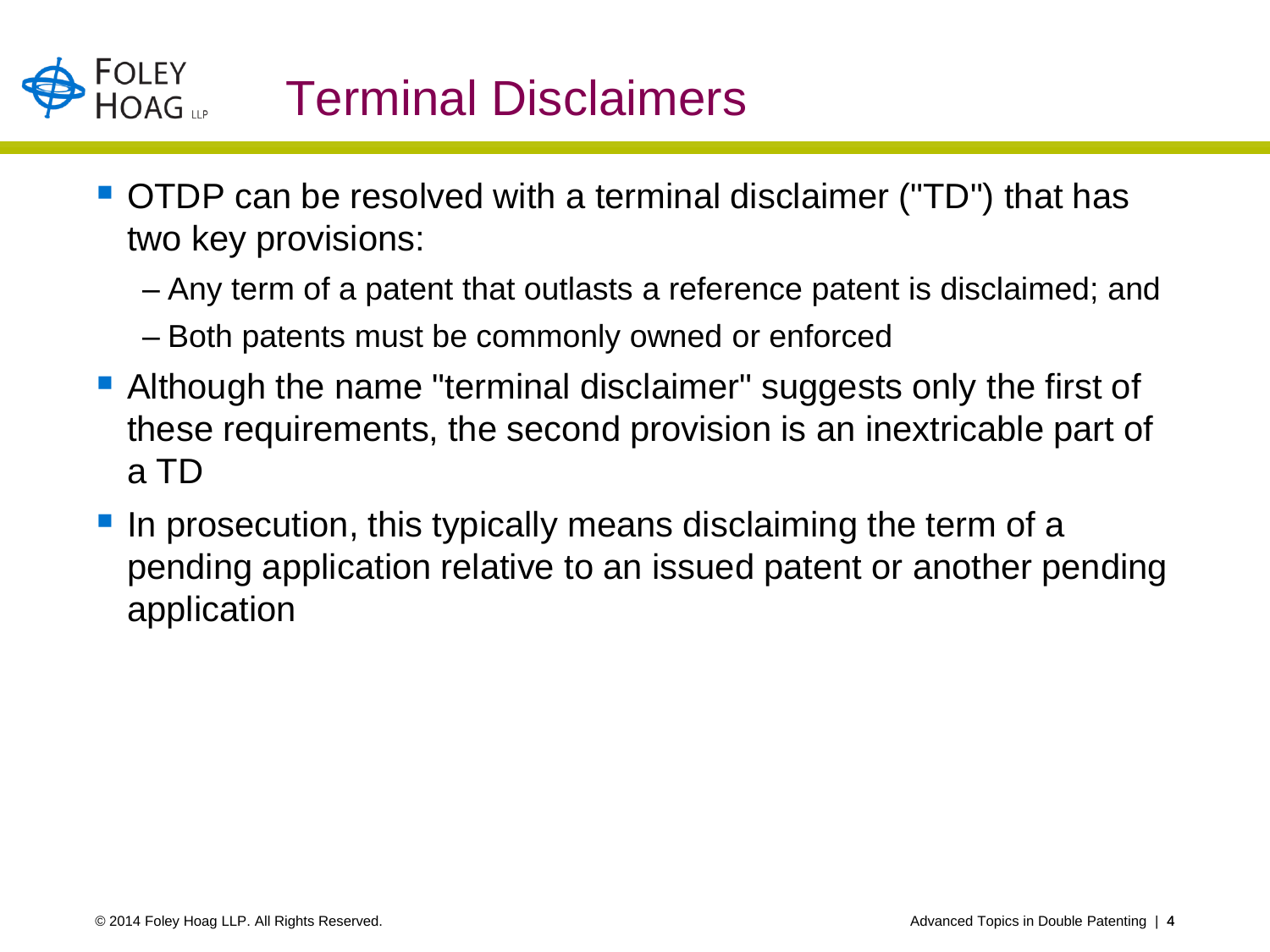## The Law of OTDP & GATT

- The law of OTDP evolved while U.S. patents lasted *17 years from their issue date*
	- Each successive patent would necessarily expire later and later, so an application would always outlast an issued patent, regardless of filing order
	- A standard TD always addressed the underlying equitable issues
- Patents granted on applications filed since June 8, 1995 expire *20 years from their earliest claimed PCT or U.S. non-provisional priority filing date*, regardless of when they issue
	- A pending application could expire before a previously issued patent
	- A standard TD doesn't really address this situation, nor do the established procedures for assessing double patenting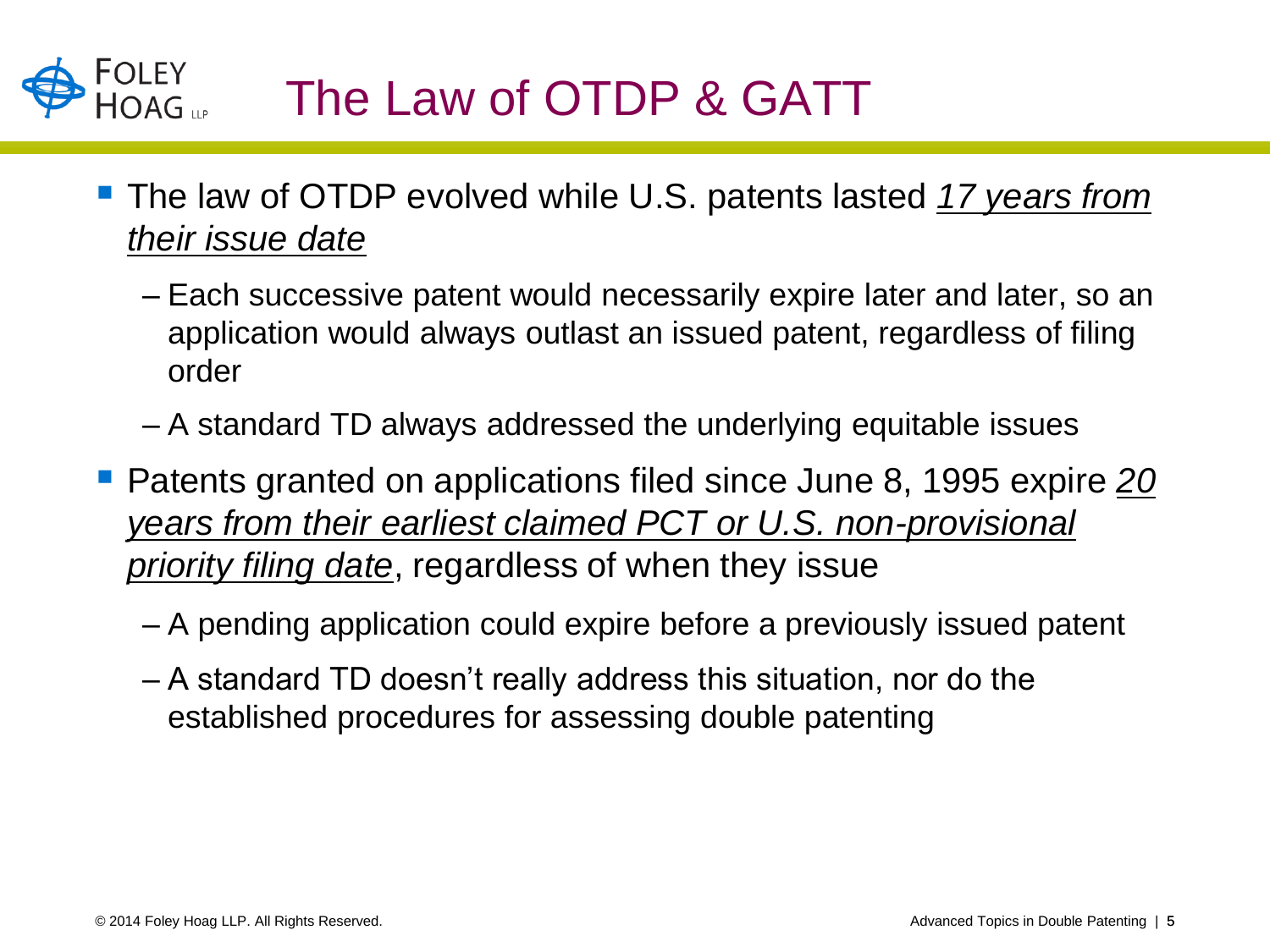

### Considering an application and a patent:

- **One-way obviousness:** 
	- Applies if the application at issue is the later-filed application or both are filed on the same day
	- Looks only at the obviousness of the application's claims over those of the patent
- **Two-way obviousness:** 
	- Applies if the application has the earlier filing date, the applicant could not have filed the patented claims in the earlier-filed application, *and* administrative delay is solely responsible for the earlier-filed application not issuing first
	- Requires finding the application claims obvious over the patent claims *and vice versa*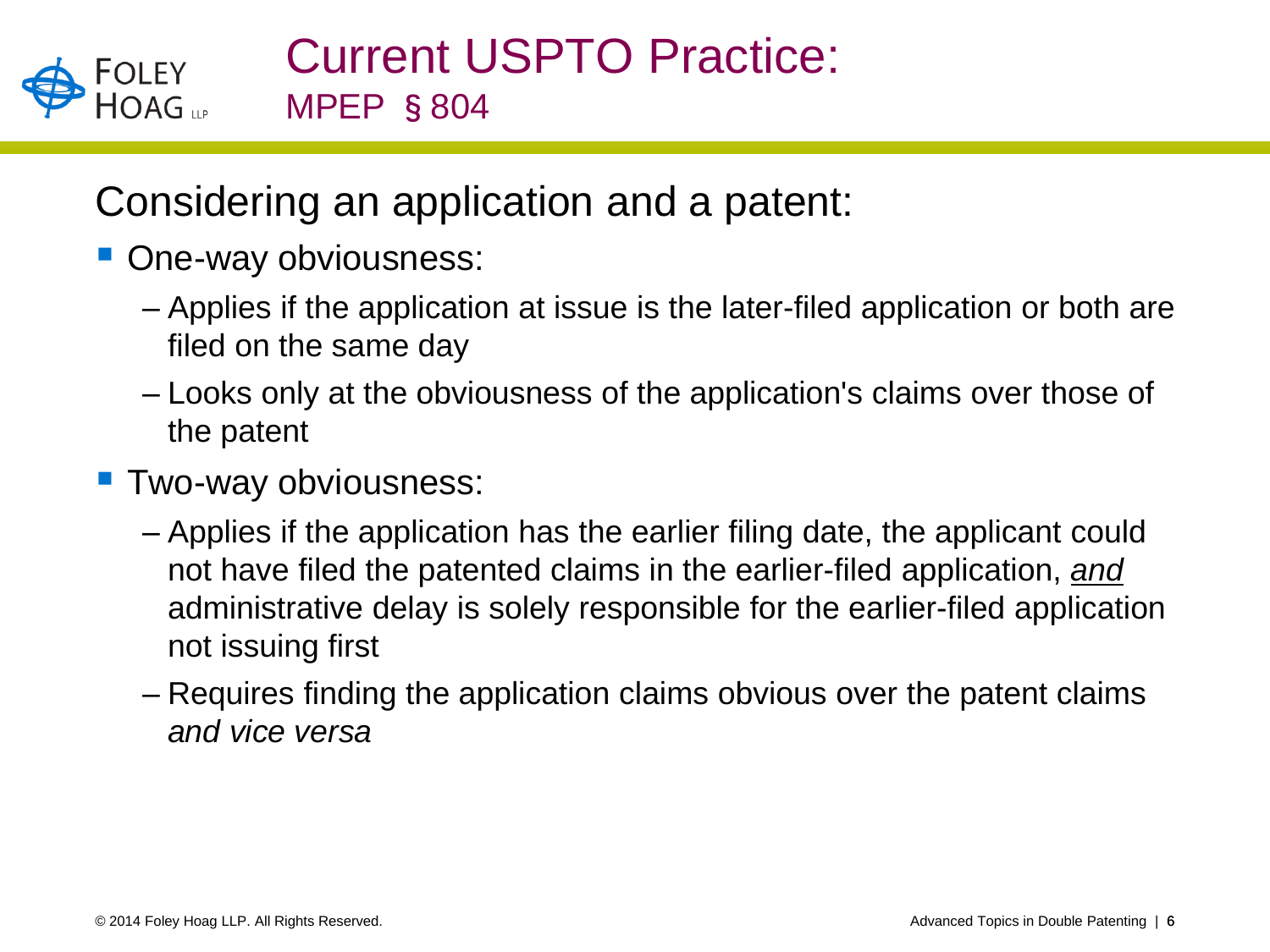## Current USPTO Guidance

- MPEP § 1490 not often referred to by examiners addresses terminal disclaimers and double patenting as well
- If clarifies the meaning of "earlier-filed" to take into account priority claims under 35 U.S.C. §120
	- It also states that if two pending applications are entitled to the same priority date, terminal disclaimers are required in *both*, perhaps on the premise that it's impossible at that point to know which will expire later
- So the story at the USPTO is a bit unclear and illogical
- How about the courts?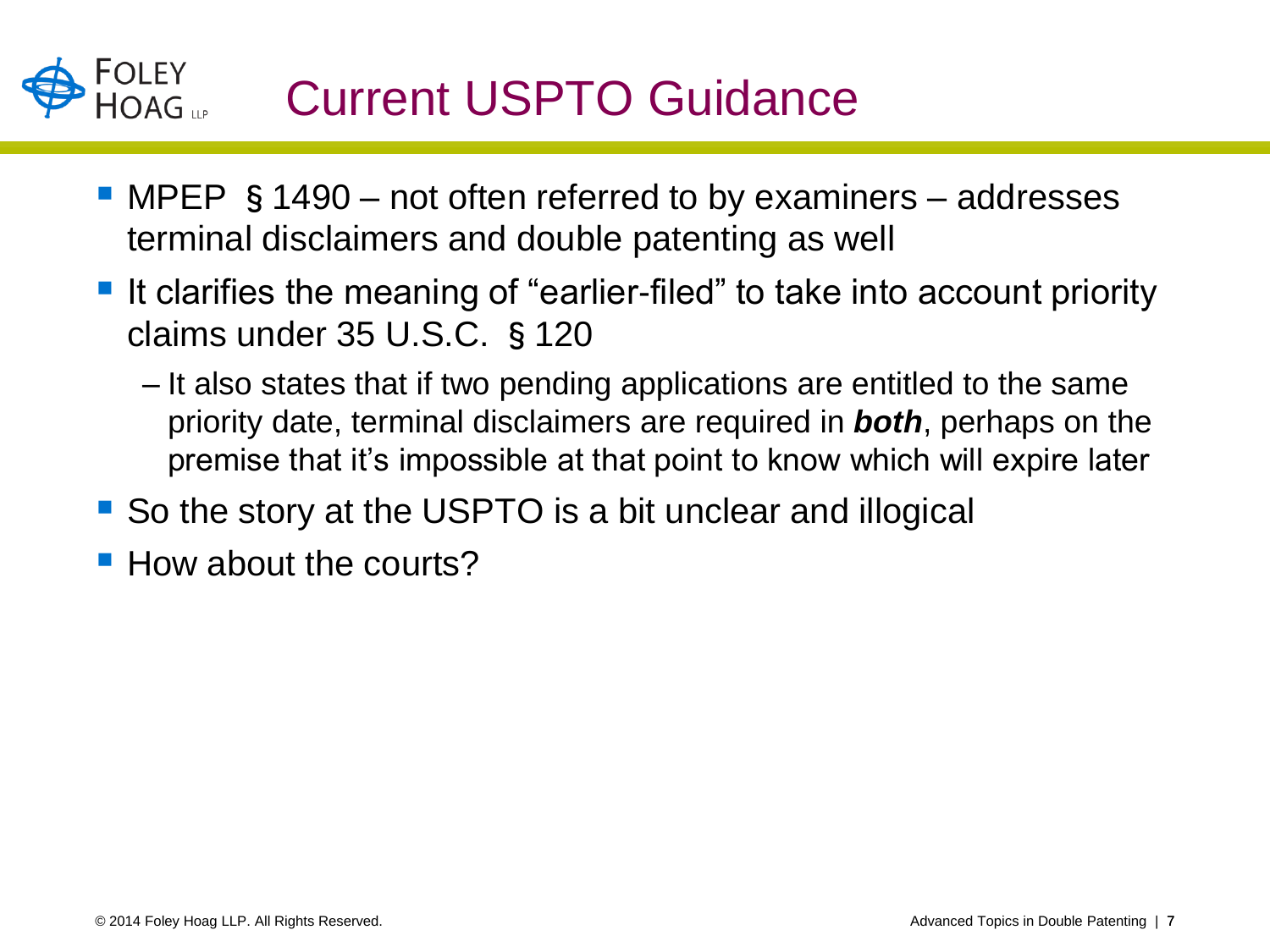

Fallaux and Vogels had two families of post-GATT applications with a common inventor – but with different assignees

| <b>Fallaux - Filed</b> | <b>Issued</b> | <b>Vogels - Filed</b> | <b>Issued</b> |
|------------------------|---------------|-----------------------|---------------|
| 1995                   | 1999          | 1998                  | 2002          |
|                        | 2001          |                       | 2002          |
|                        | 2003          |                       |               |
|                        | 2006          |                       |               |
| 2003                   | at issue      |                       |               |

Fallaux's 2003 claims are anticipated by Vogels' issued claims **Is this a double patenting issue?**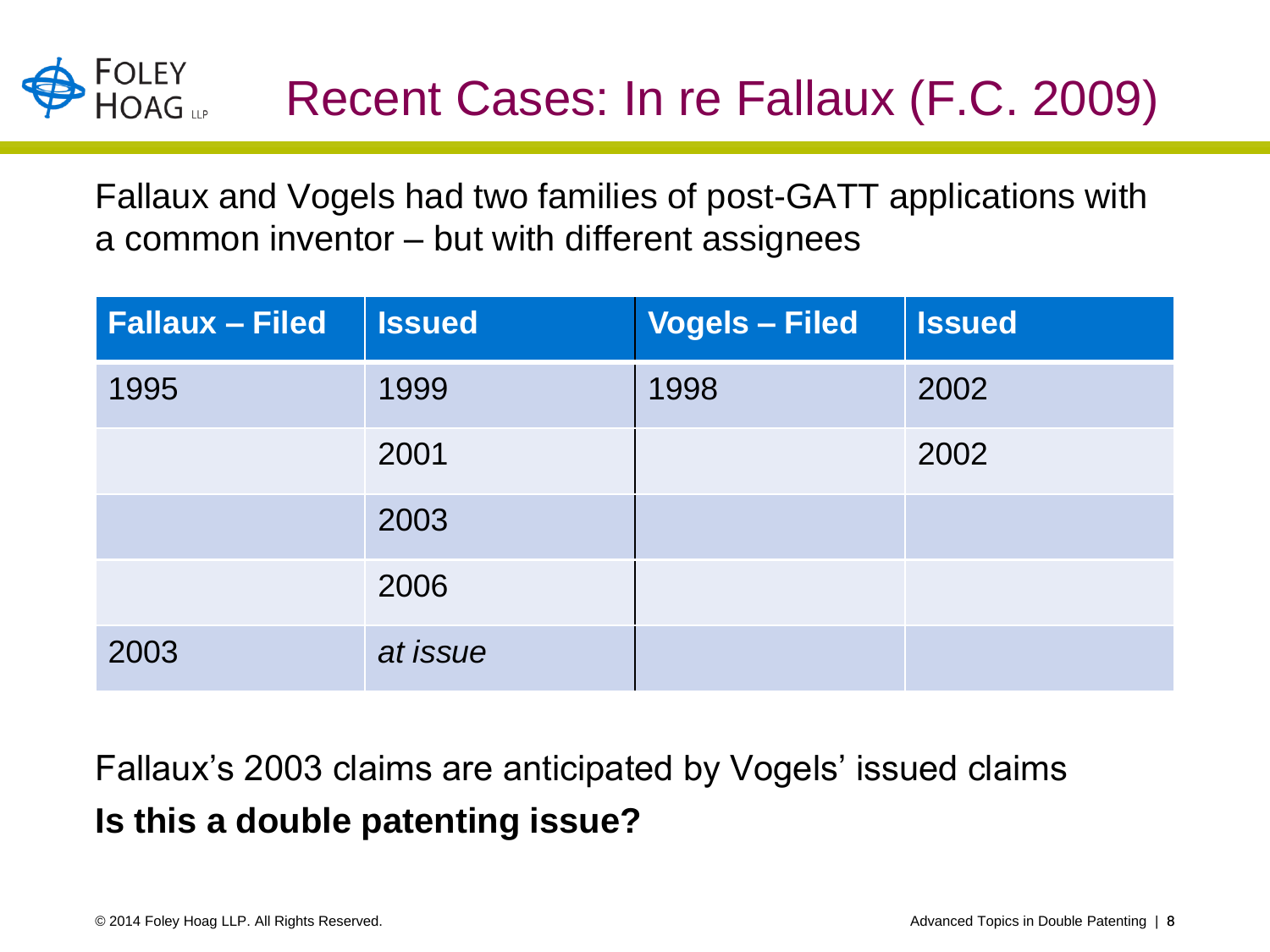

## Recent Cases: *Fallaux* (Fed. Cir. 2009)



- **Applications 1 and 2 do not have common ownership**
- Were commonly owned to begin with, then sold separately
- Application 3 is a proper daughter of application 1
- Application 3 is rejected for OTDP over the patent issued from application 2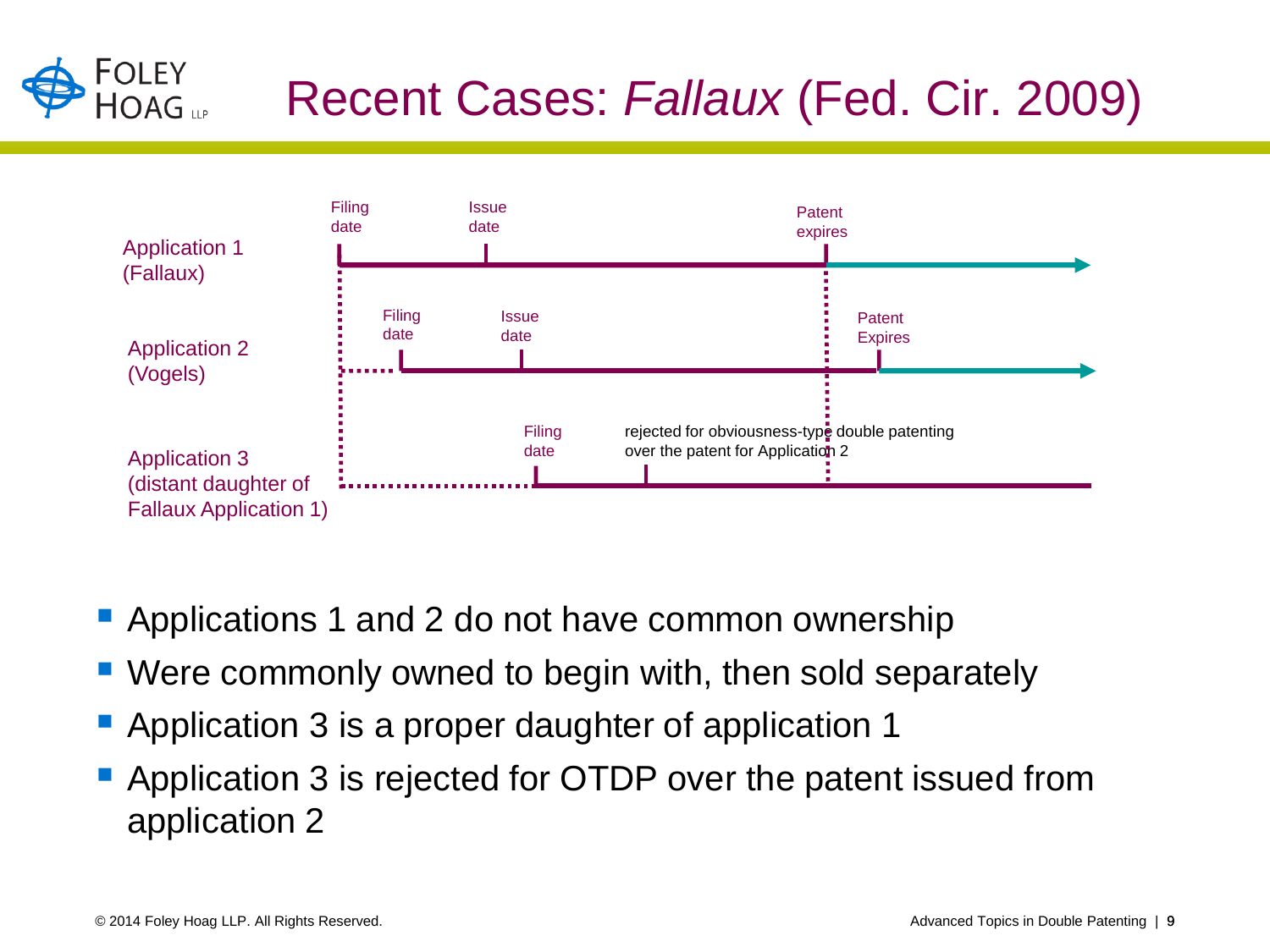

- **Exen if the second invention is patentable over the first, the** USPTO attributes pendency of Application 3 to applicant delay, so a one-way analysis is applied
- A standard terminal disclaimer **cannot** be filed without common ownership or at least a joint research agreement (JRA)
- **The only option recognized by the USPTO rules is to amend the** claims to avoid the problem
	- There may not be support in the earlier-filed application for an amendment that preserves meaningful claim scope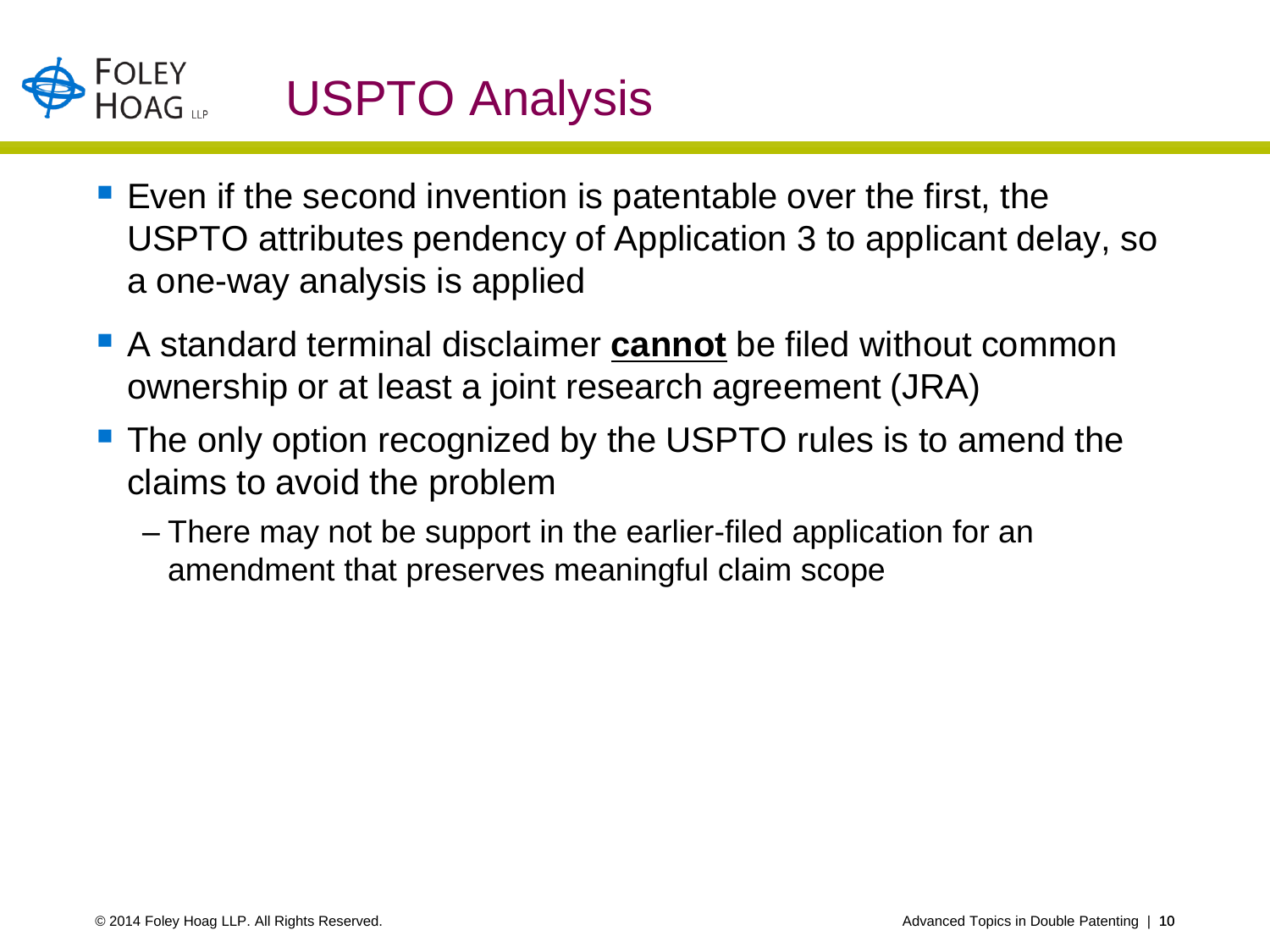

- Fallaux said it should have been a two-way test
	- Was the filing of serial continuations due to administrative delay by the USPTO?
	- Could the 2003 claims have been filed in one of the earlier applications?
	- Was Fallaux just engaging in typical prosecution with no ulterior motive?
	- In fact, the Fallaux patent would expire before all Vogels patents; no "unjust" term extension possible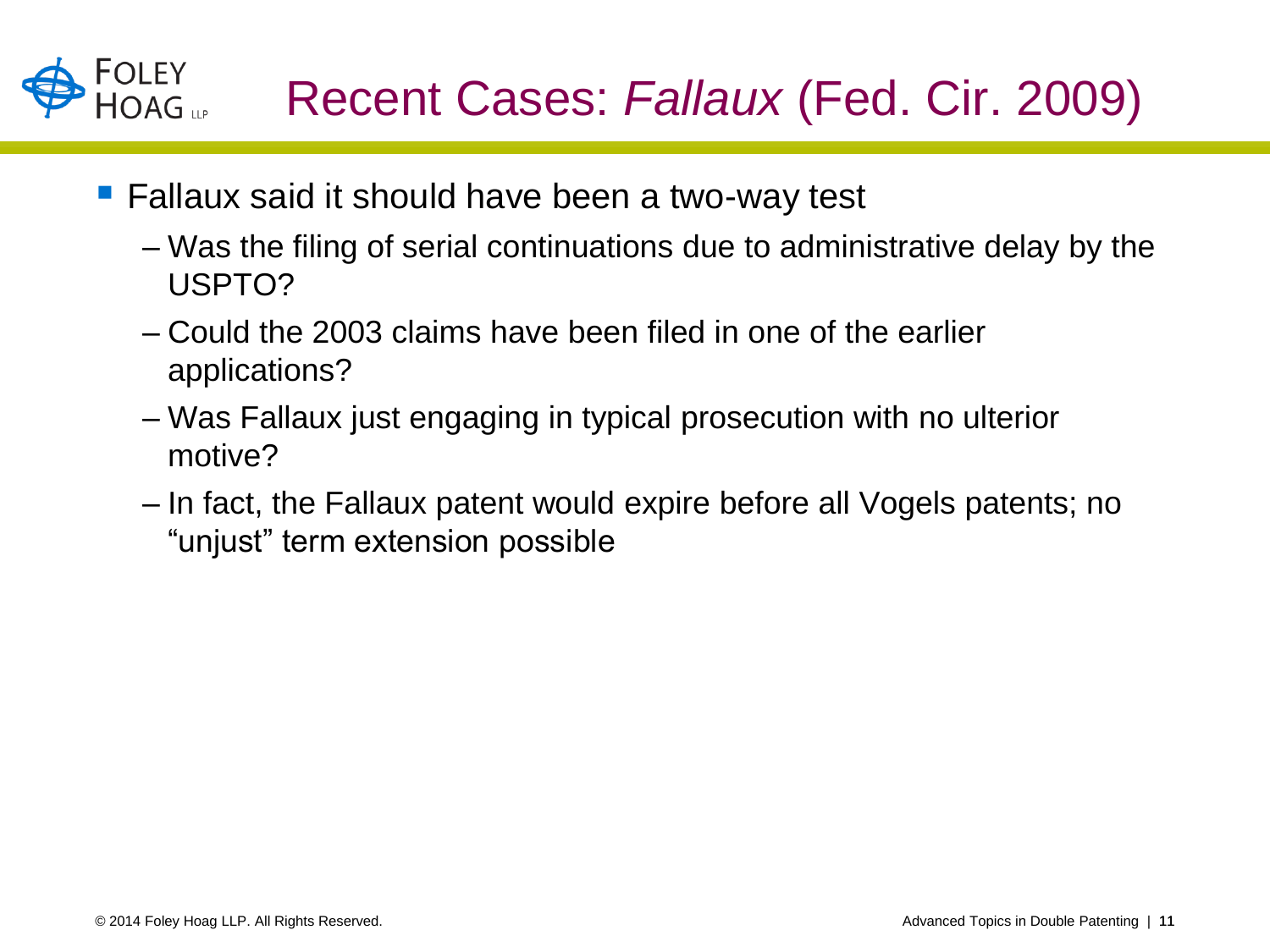# Creative Solution?

- No issue of unjust timewise extension no actual disclaimer is needed
	- Even if patent term adjustment created an issue, any excess term could be disclaimed using an ordinary disclaimer
- **Primary equitable issue is multiple independent lawsuits**
- The two assignees could simply agree that the patents to the first and second inventions will be commonly enforced
	- This agreement would eliminate the threat of multiple parties suing an infringer on related patents no less effectively than the corresponding provision of a standard TD
	- This is the same principle behind the JRA terminal disclaimer; no apparent reason for equity to require an actual JRA
	- Thinking ahead: a provision of this type might be inserted into a license agreement in case the relationship sours later on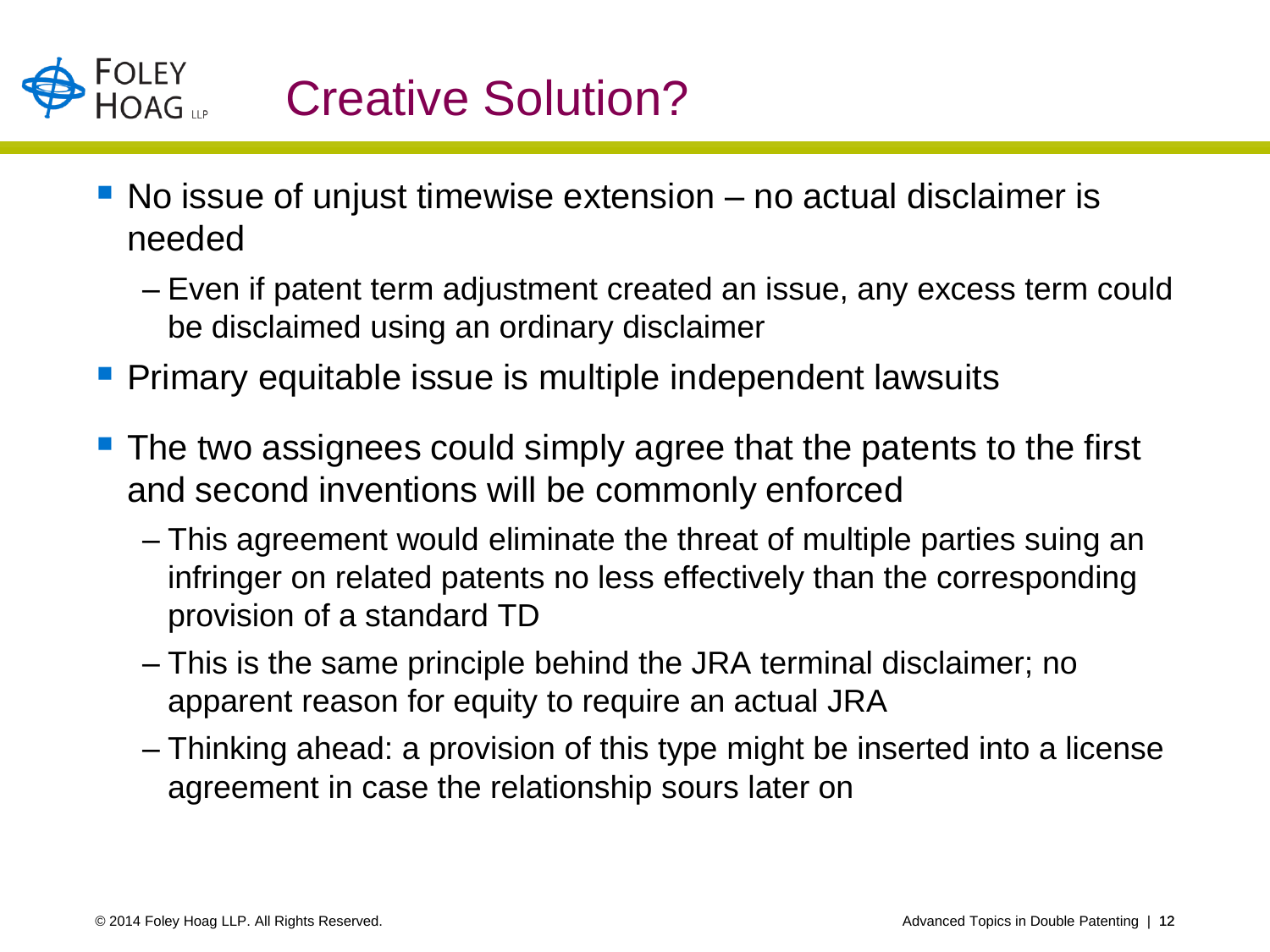### Recent Cases: *Fallaux* (Fed. Cir. 2009)

- Federal Circuit sided with Board: Fallaux bears at least some (if not all) responsibility for late filing of pending claims, so one-way test is appropriate
- Unjust extension of term still possible for post-GATT cases, due to patent term adjustment or patent term extension
- Even if there were no unjust extension of term, common ownership issue alone would bar allowance of Fallaux application
- **If** In a footnote, Federal Circuit declined to rule on propriety of triggering double patenting on a common inventor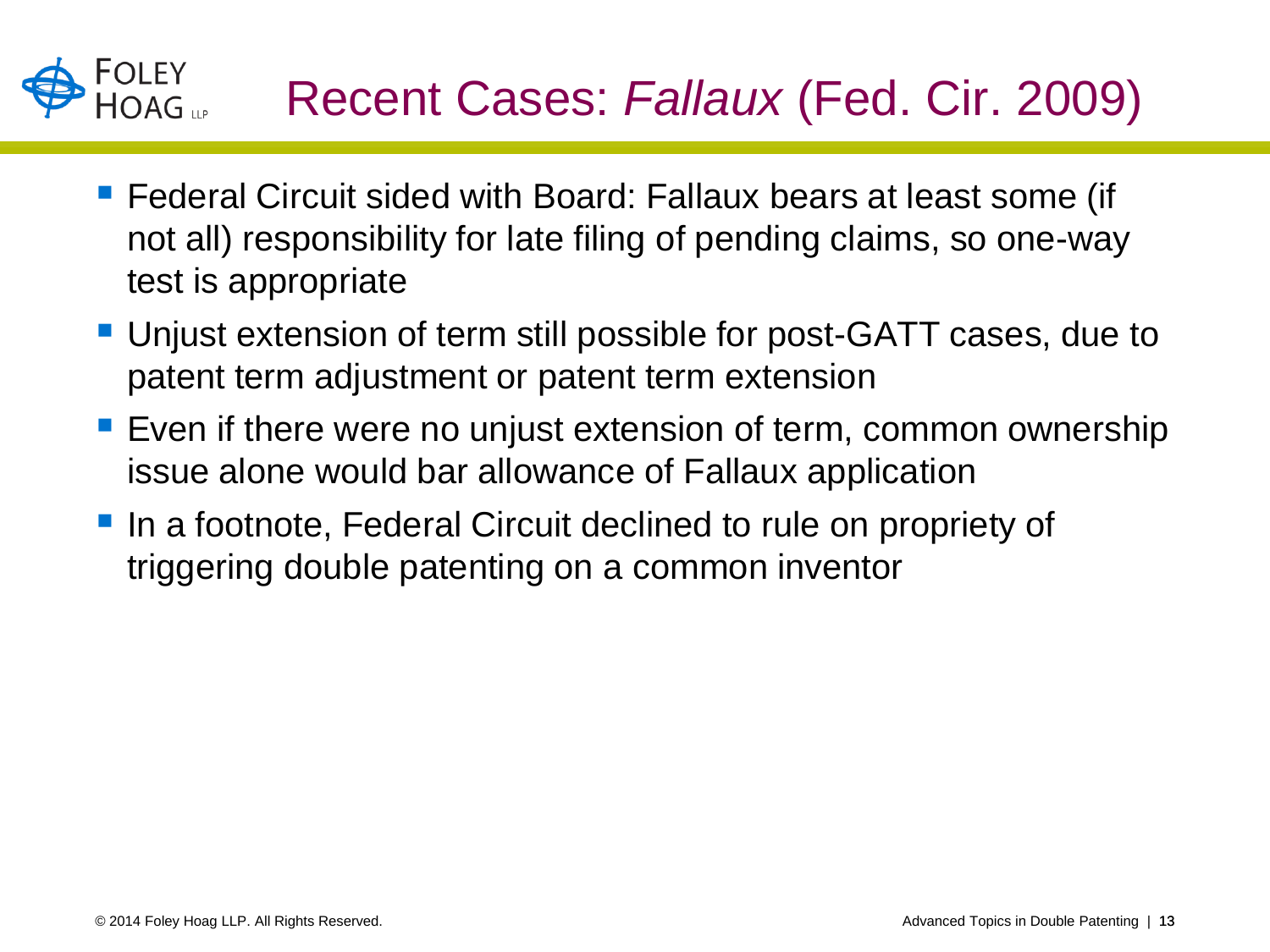

- A patent term extension is added to the disclaimed term of a patent with a terminal disclaimer
- **Why would the Federal Circuit imply that patent term extension** could result in an unjust extension of patent term?
	- What about patent term adjustment?
	- Doesn't this amount represent the delay attributable solely to administrative delay in the USPTO?
- Fallaux tried to file terminal disclaimers, but original assignee had sold Fallaux patents and Vogels patents to different parties (not commonly owned, no joint research agreement)
	- Why shouldn't Fallaux be able to disclaim separate enforcement?
- $\blacksquare$  Bad facts make bad law?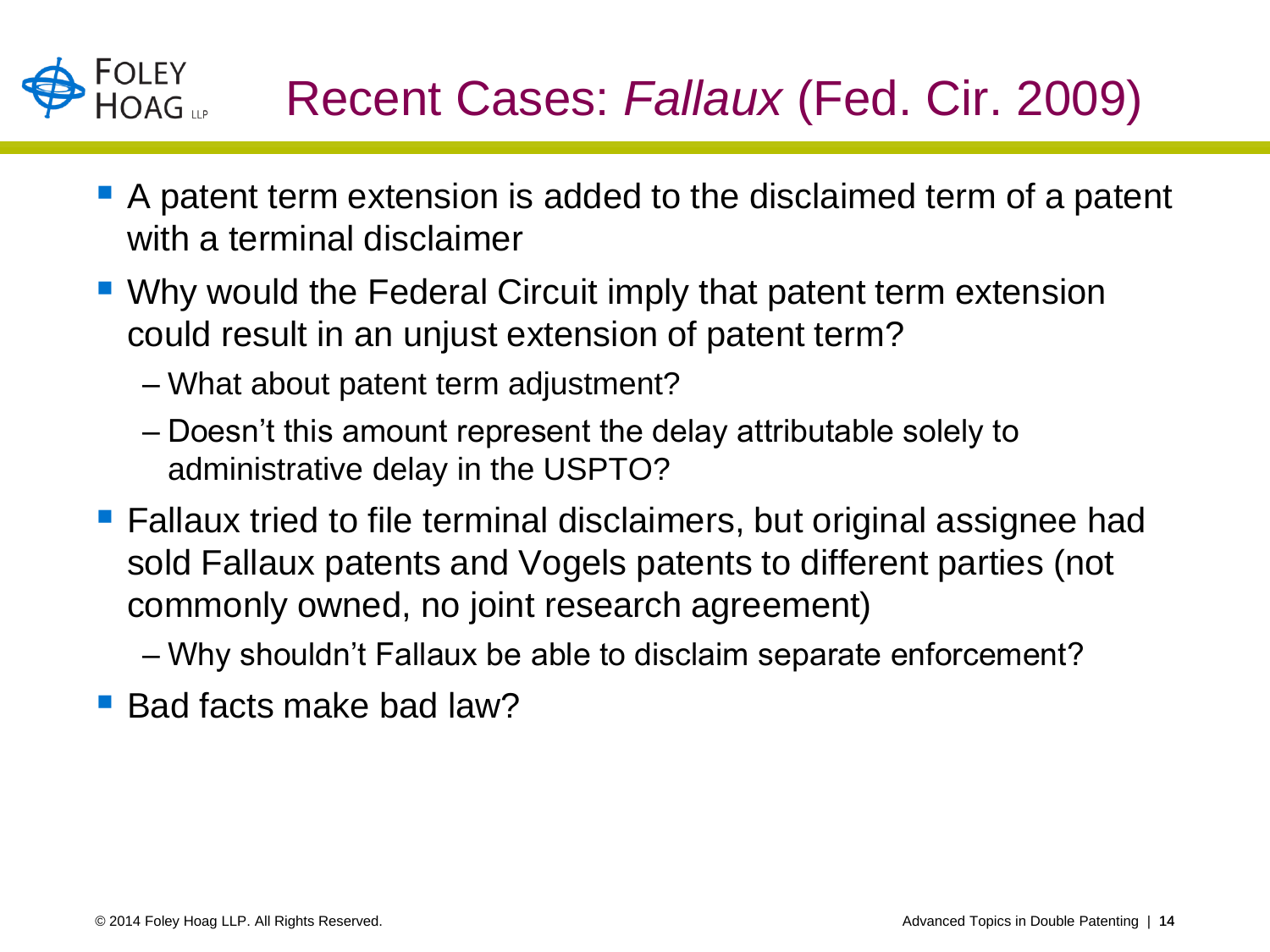

#### Caltech professor moves to ETH and continues related research

| <b>Caltech - Filed</b> | <b>Issued</b> | <b>ETH-Filed</b> | <b>Issued</b> |
|------------------------|---------------|------------------|---------------|
| 1998                   | 2001          | 2002             | 2009          |
| 2001 (CIP)             | (abandoned)   |                  |               |
| 2003                   | at issue      |                  |               |

Caltech's 2003 claims are anticipated by ETH's issued claims. Is this any different from Fallaux?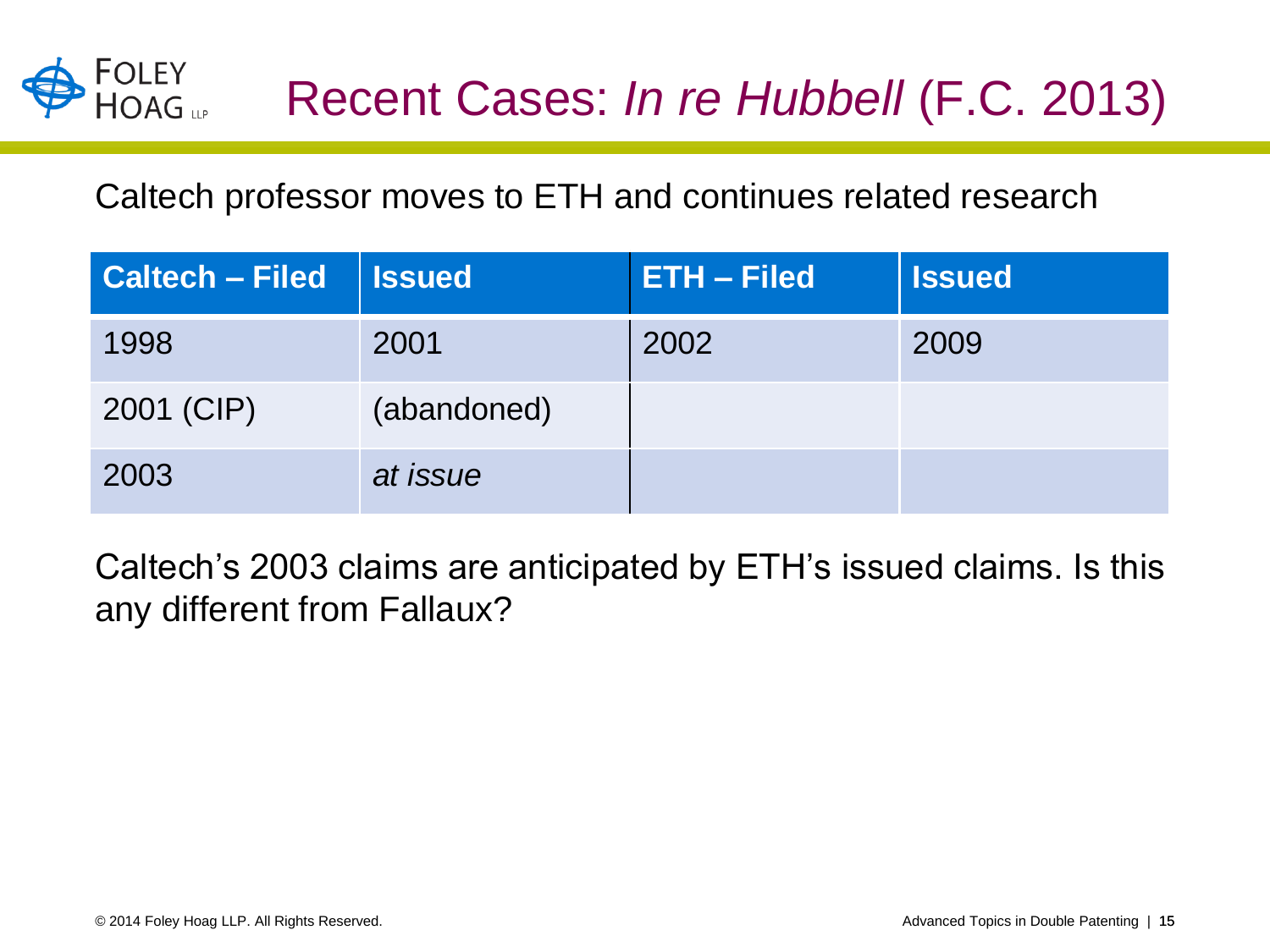

## Recent Cases: *Hubbell* (Fed. Cir. 2013)



- **Applications 1 and 2 do not have common ownership**
- No JRA between Caltech and ETH
- Application 3 is a proper daughter of application 1
- Application 3 is rejected for OTDP over the patent issued from application 2
- **USPTO analysis as in Fallaux**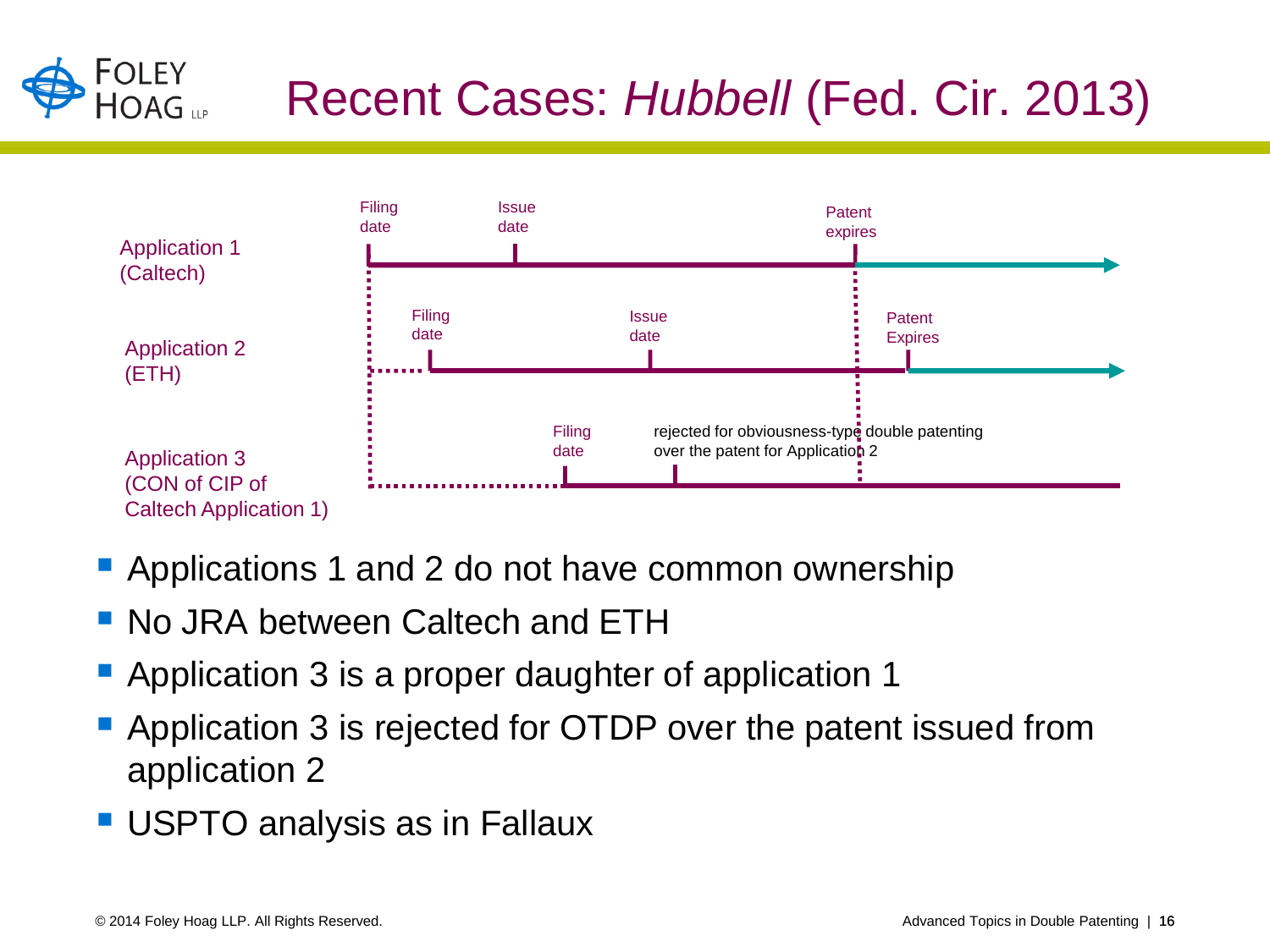

- Short answer: No
- Majority opinion rejected application of two-way test here, and rejected terminal disclaimers as equitable remedy here
	- Said that such a terminal disclaimer would not be authorized by the rules
	- But isn't that an awfully narrow reading of the rules, and isn't the statute broad enough to cover this situation anyway?
	- And wasn't the whole idea of double patenting and terminal disclaimers outside the statute to begin with?
	- Couldn't the court allow an equitable way out for Caltech?
		- Dissent (Newman) would have allowed terminal disclaimer: "If there indeed is obviousness-type double patenting, then a terminal disclaimer is necessarily available"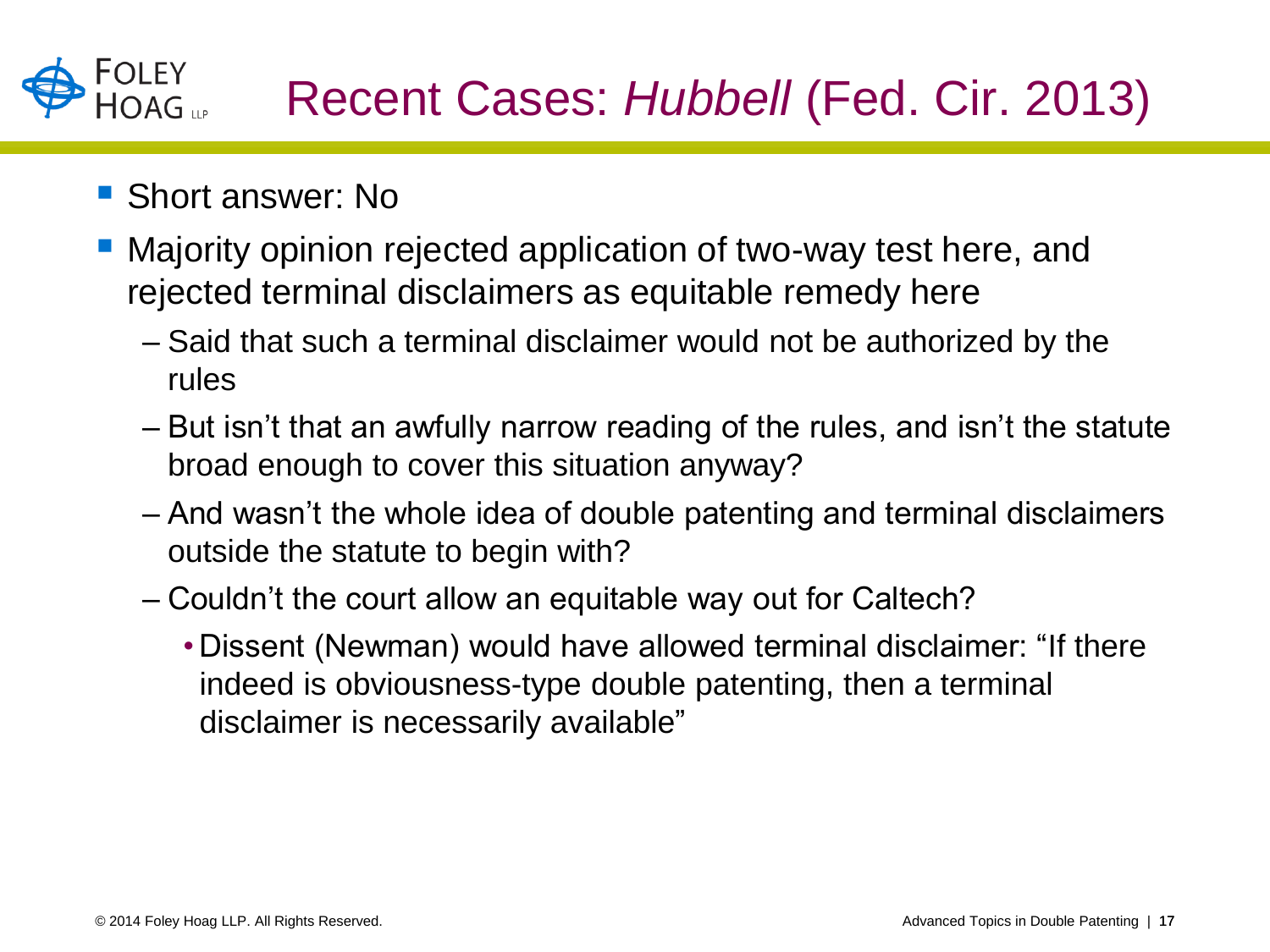## Recent Cases: *Hubbell* (Fed. Cir. 2013)

- Should ETH have entered into a joint research agreement with Caltech when Hubbell came on board?
- What does this mean for companies that hire scientists for their technical expertise?
- What about companies that license university technology and then continue development in house?
- Who are we "protecting"?
- Does the one-way/two-way test rubric really make sense in a post-GATT world?
	- Applicants can't do much to actively extend their patent term; that's in the hands of the PTO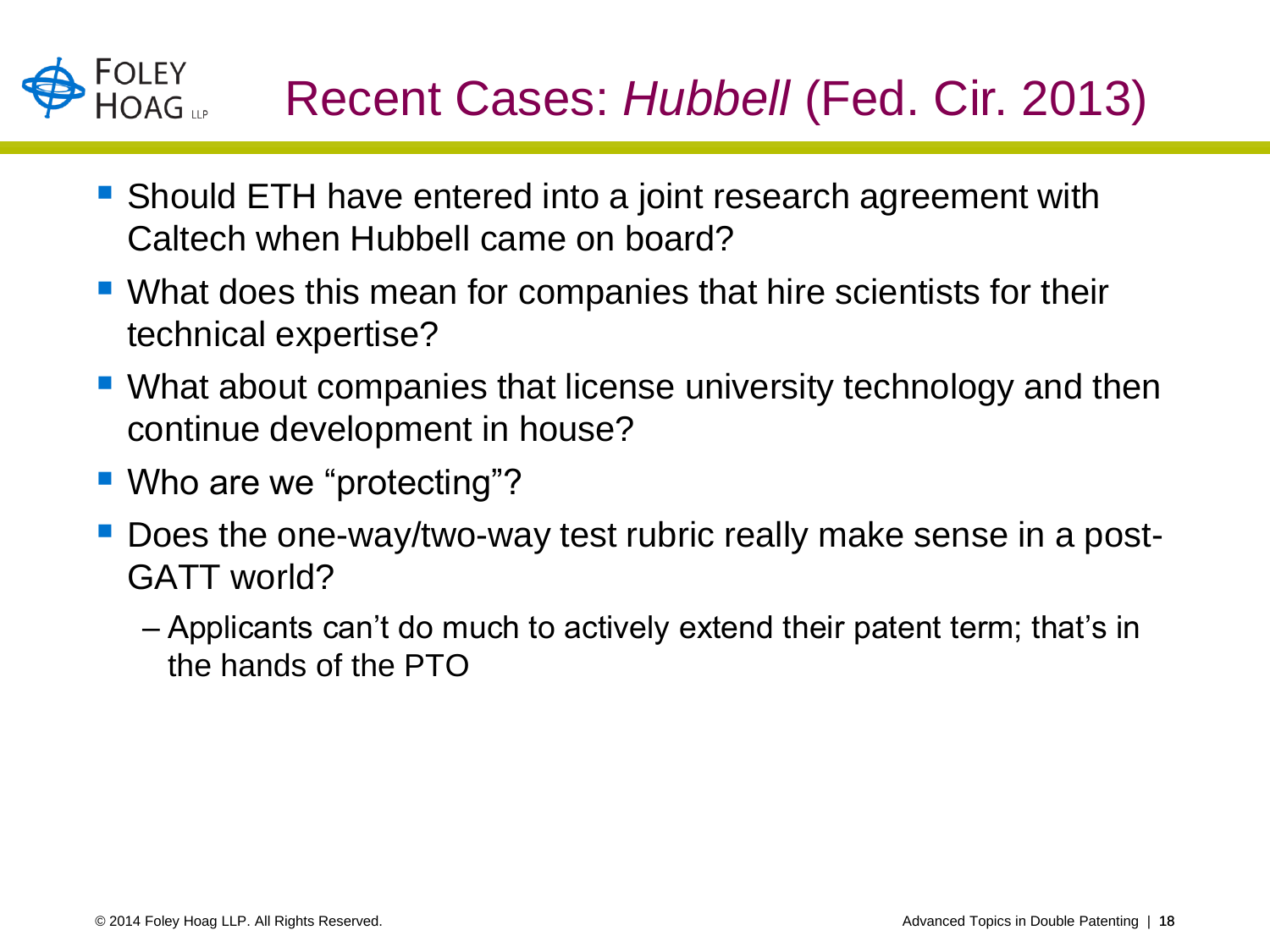

Gilead has two closely-related patents:

|                 | 5,952,375 | 5,763,483 |
|-----------------|-----------|-----------|
| <b>Priority</b> | 2/27/95   |           |
| Filed           | 2/26/96   | 12/27/96  |
| <b>Issued</b>   | 9/14/99   | 6/9/98    |
| <b>Expires</b>  | 2/27/15   | 12/27/16  |

- Gilead filed a terminal disclaimer in the '375 patent before it issued
- Natco and Gilead disagreed whether the '375 patent could serve as an OTDP reference against the earlier-issued '483 patent
- The district court sided with Gilead, but the Federal Circuit sided with Natco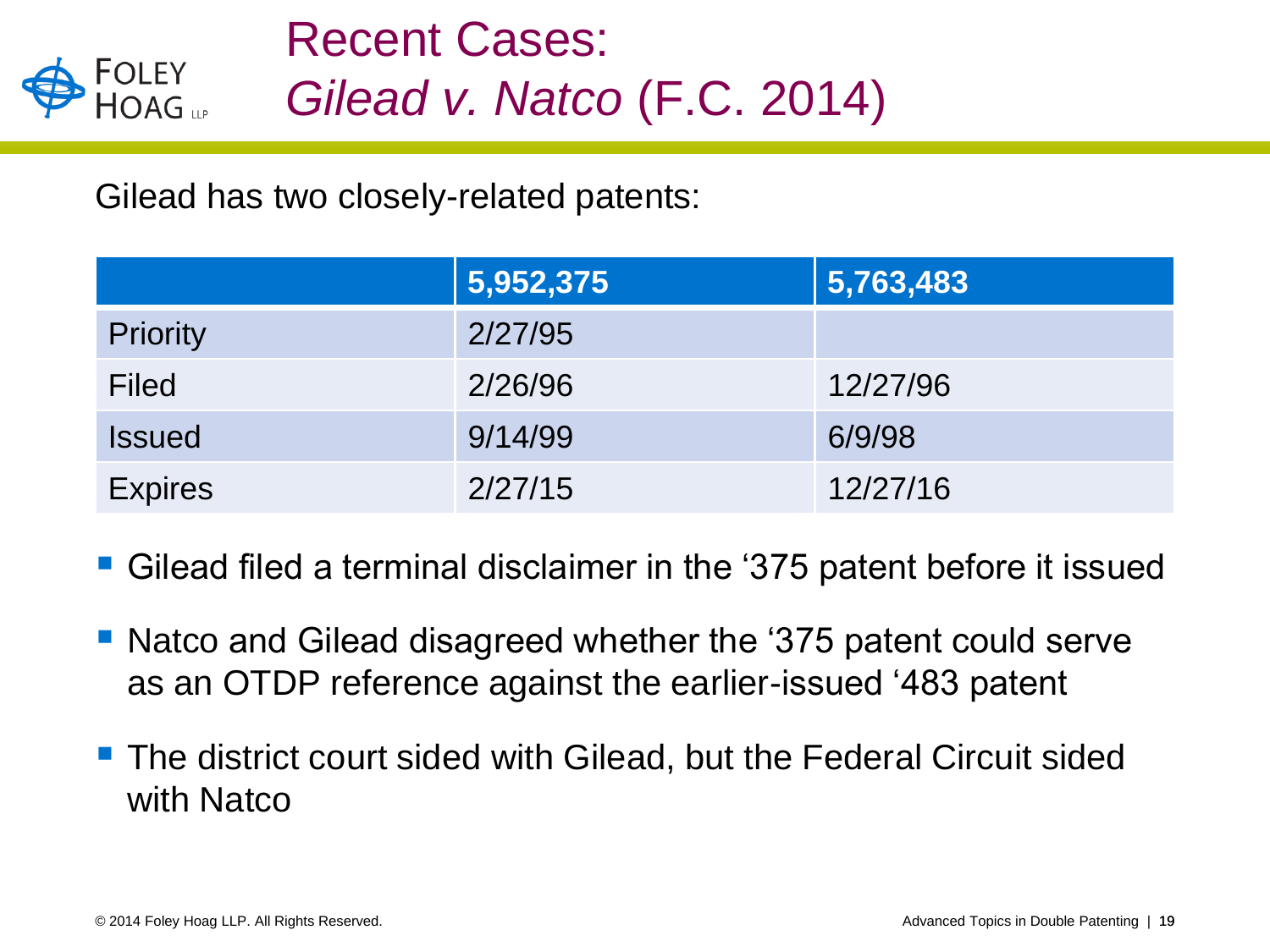

### *Gilead v. Natco* (Fed. Cir. 2014)



- Simple: two post-GATT cases, the first filed is the second to issue
- Can the issuance of the '375 patent impact the established patent term of the '483 patent?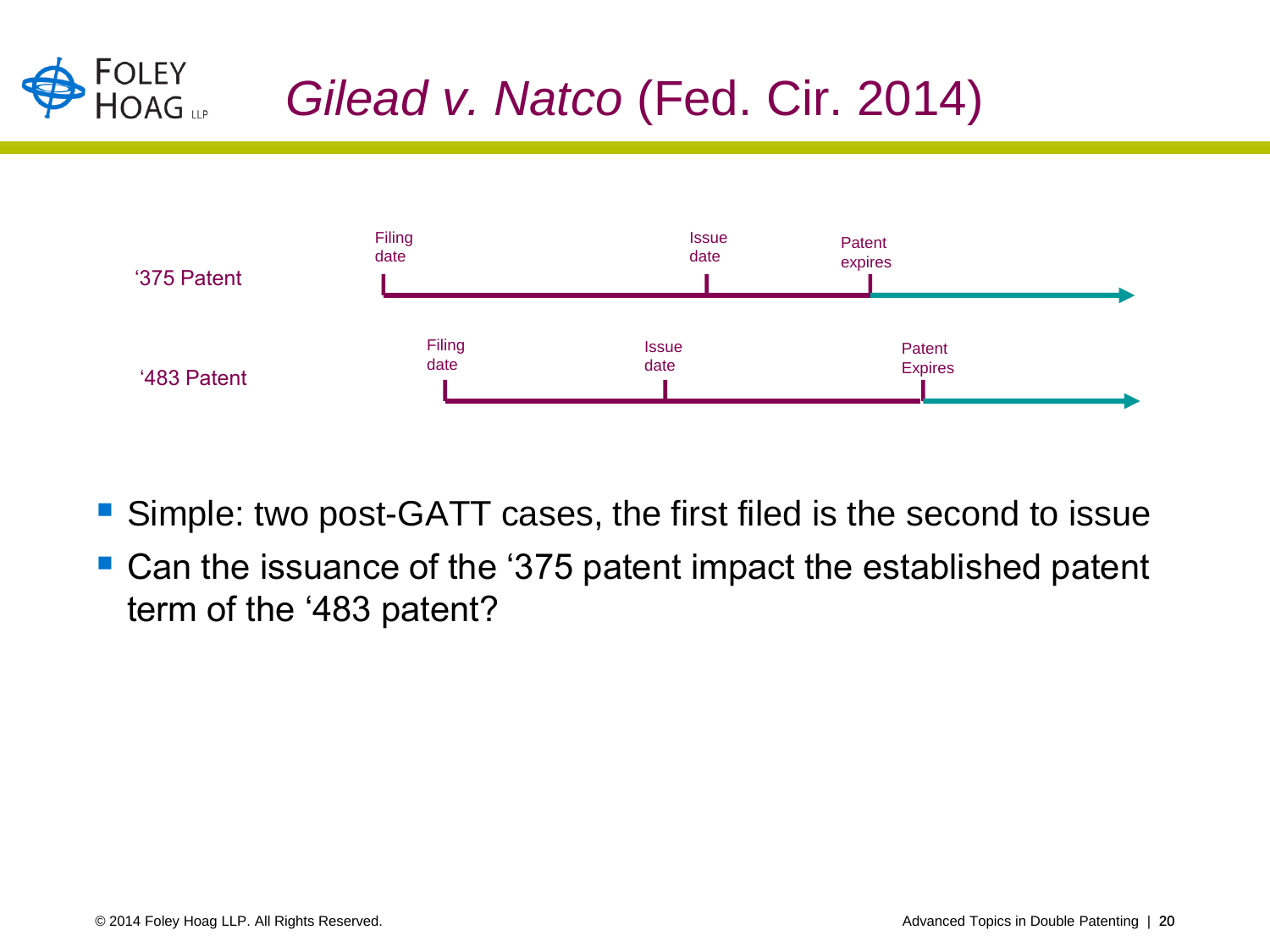### *Gilead v. Natco* (Fed. Cir. 2014)

- Federal Circuit states the principle that, after a patent expires, the public should be free to use the claimed invention and *all obvious variants of it!*
- Federal Circuit explicitly excepted patents to patentably distinct inventions (footnote 5)
	- But isn't this way of casting the problem a complicated oversimplification?
	- What was the matter with "unjust timewise extension"?
	- Gilead's earlier-expiring patent has a claim covering three structures with three unspecified stereocenters (up to 8 stereoisomers for each compound), the later-expiring patent a single stereoisomer of one compound – obvious?
	- Even if it is, would Gilead's situation be "unjust"?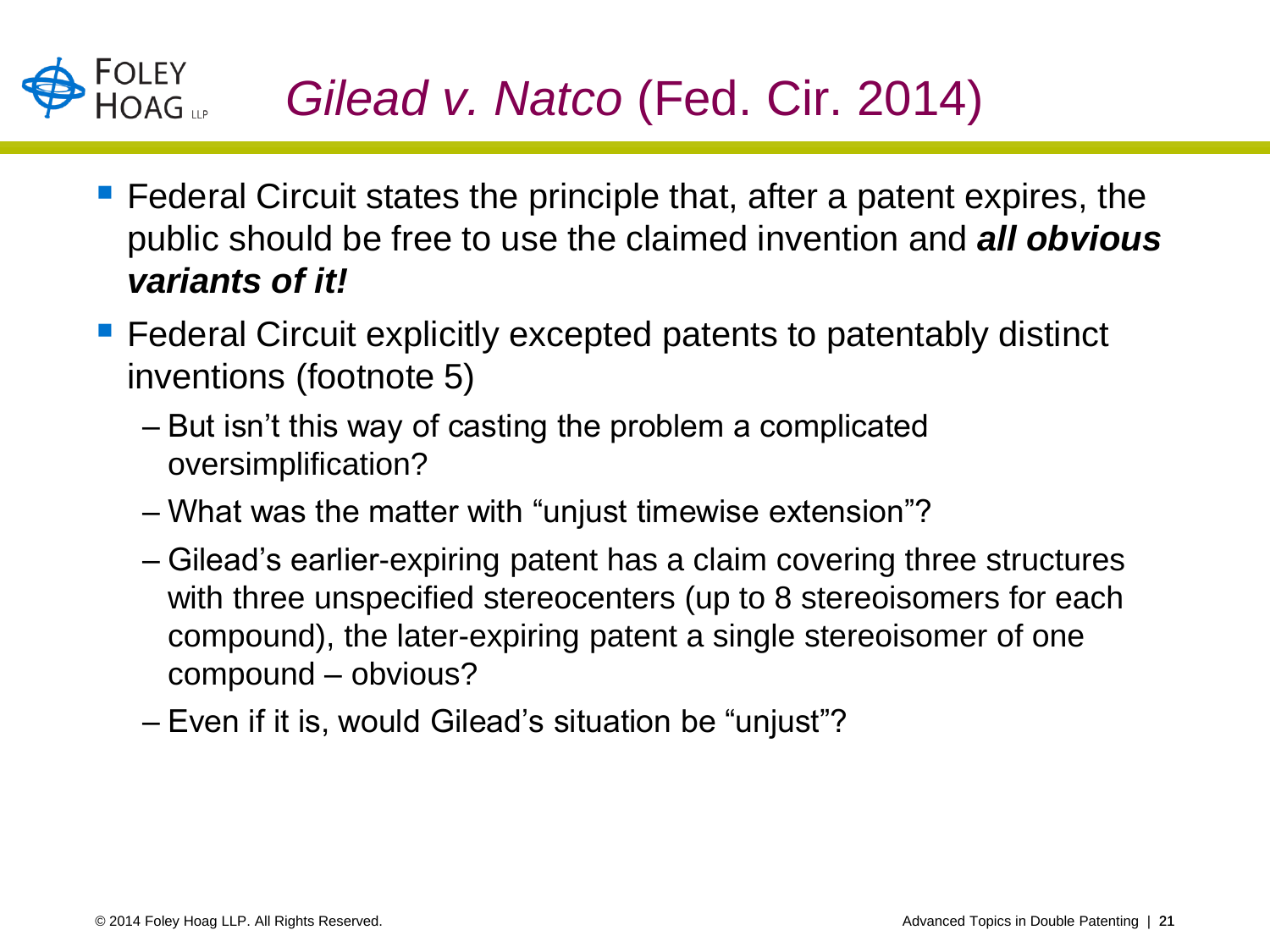## *Gilead v. Natco* (Fed. Cir. 2014)

- Rader dissented, saying that the patent term concerns are essentially eliminated in a post-GATT world
	- Isn't this type of situation one where it actually would make sense to cut off the patent term?
	- Rader posits, though, that Gilead "paid" for the extension by giving up earlier priority dates
- But he endorsed the filing of a terminal disclaimer in the firstexpiring patent to enforce co-ownership of the two patents
- He also disagreed with equating expiration with FTO, as well as finding double patenting based only on a common inventor (and not a common assignee)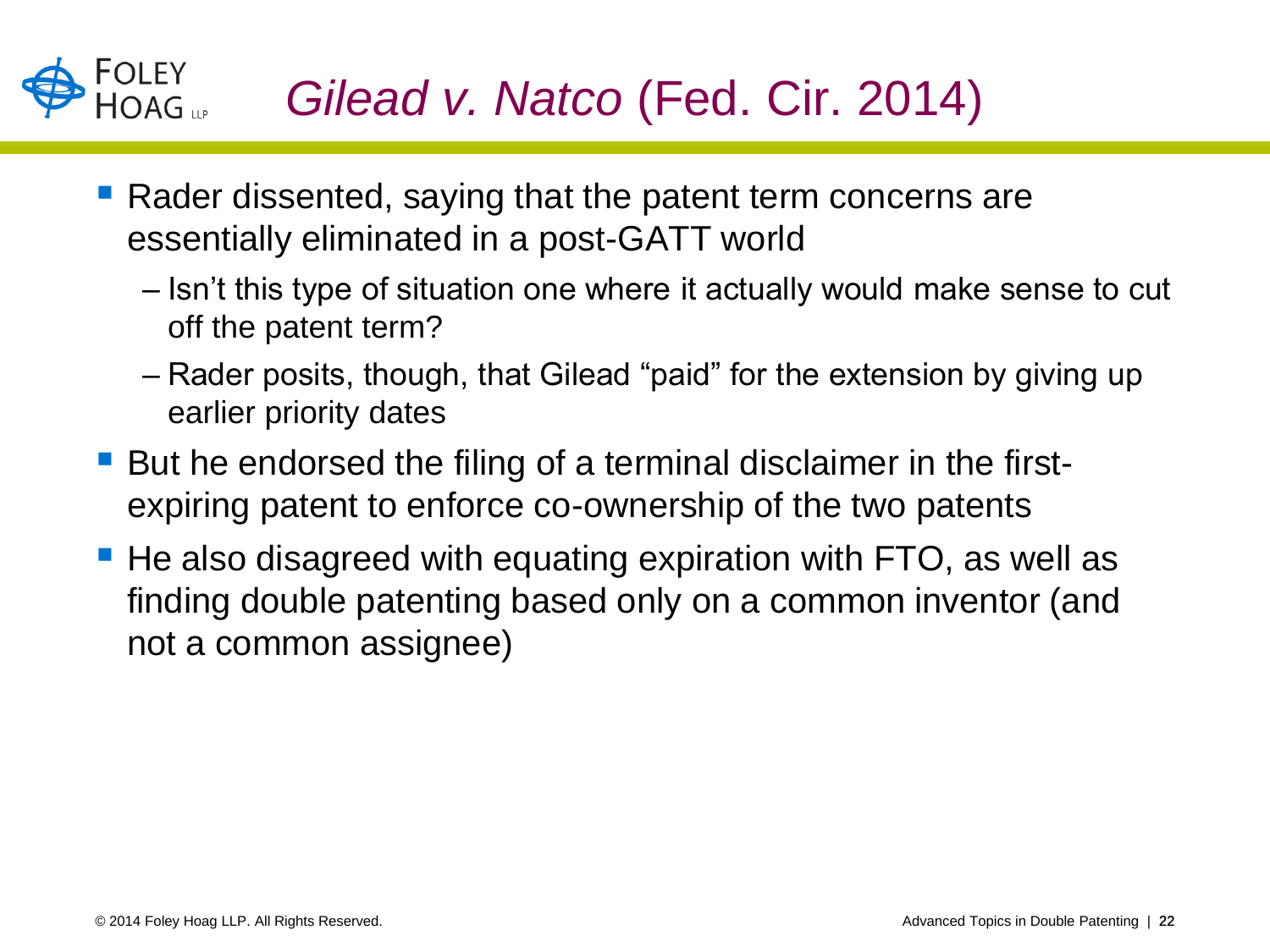

- AbbVie licensed a patent from the Kennedy Institute of Rheumatology
- A second patent, a granddaughter continuation of the licensed patent, was not covered by the license
- **The second patent's priority claim did not include the first patent's** priority documents, so it gained about four years of patent term plus about two years of PTA
- While this is a classic scenario for double patenting, the court took pains to cite *Gilead* and adopt its holding and analytical approach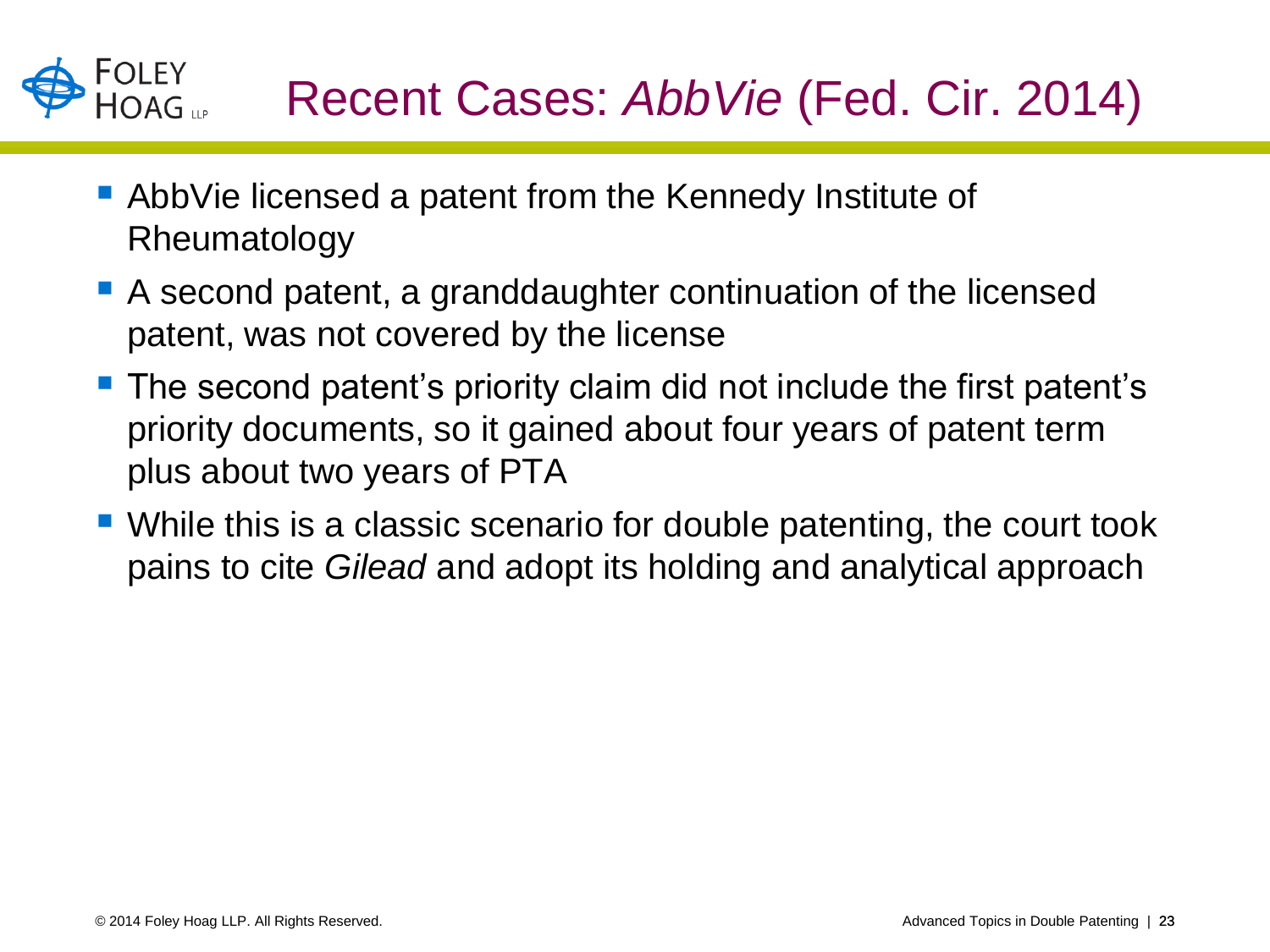# Is It Really This Illogical?

- *Ex parte Martek* (BPAI 2013)
- Martek filed a series of pre-GATT applications starting in 1988, including one 6/7/95 that issued 12/16/97 (exp., with TD, 11/2014)
- Martek filed a CIP in 1992, and a continuation of the CIP on 3/15/99 (exp. 2008), which ultimately issued as a patent
- **The earlier patent entered reexamination and was rejected over** the later patent for double patenting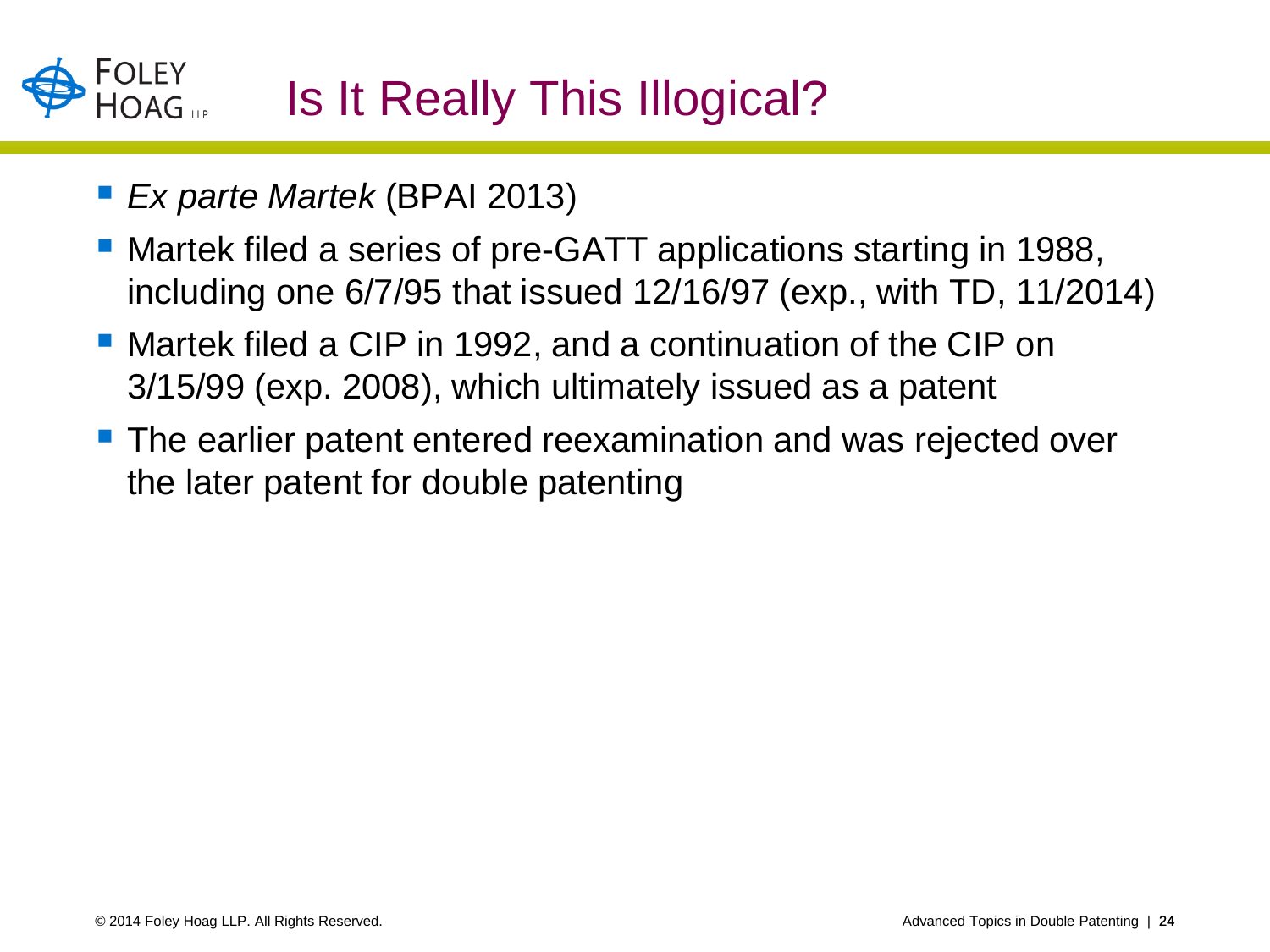

**The Board reasoned:** 

The claims of the CIP patent couldn't have been filed in the first 1988 application, but could have been filed in 1992. Therefore, it's at least partly the applicant's fault that the second patent issued after the first, so the one-way test applies.

- **Result: Actual filing of an "improvement" application after filing and** issuance of a "base" application served to remove some of the natural patent term of the "base" patent
- Martek offered to file a "disclaimer" that, without ceding patent term, would require co-ownership of the two patents
	- The board scoffed at this as consistent with a double-patenting problem in fact (Huh?)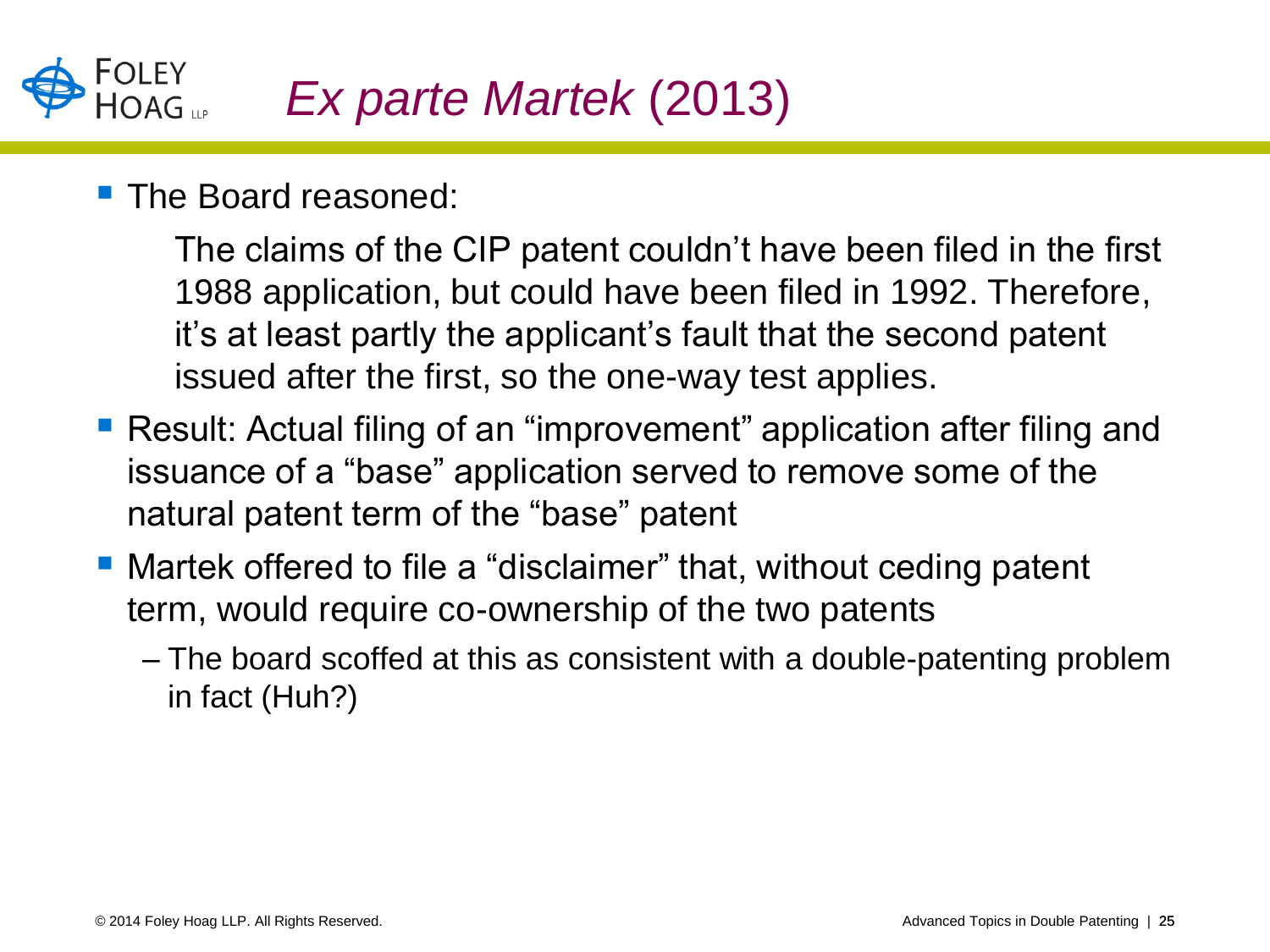#### FOLEY<br>HOAG ... *Ex parte Martek* (2013)

- Note that at the time of the decision, the second patent had expired – but the Board noted that it was still enforceable against those who infringed shortly before it expired, so the threat of suit from multiple parties was still real
	- Some case law prohibits filing a terminal disclaimer after expiration of one of the involved patents
	- Would that have blocked Martek from filing the type of disclaimer they sought to file?
- These days, examiners would extract a terminal disclaimer in the second patent (the first to expire) before allowing it to issue – if the claims indeed were obvious over the claims of the first patent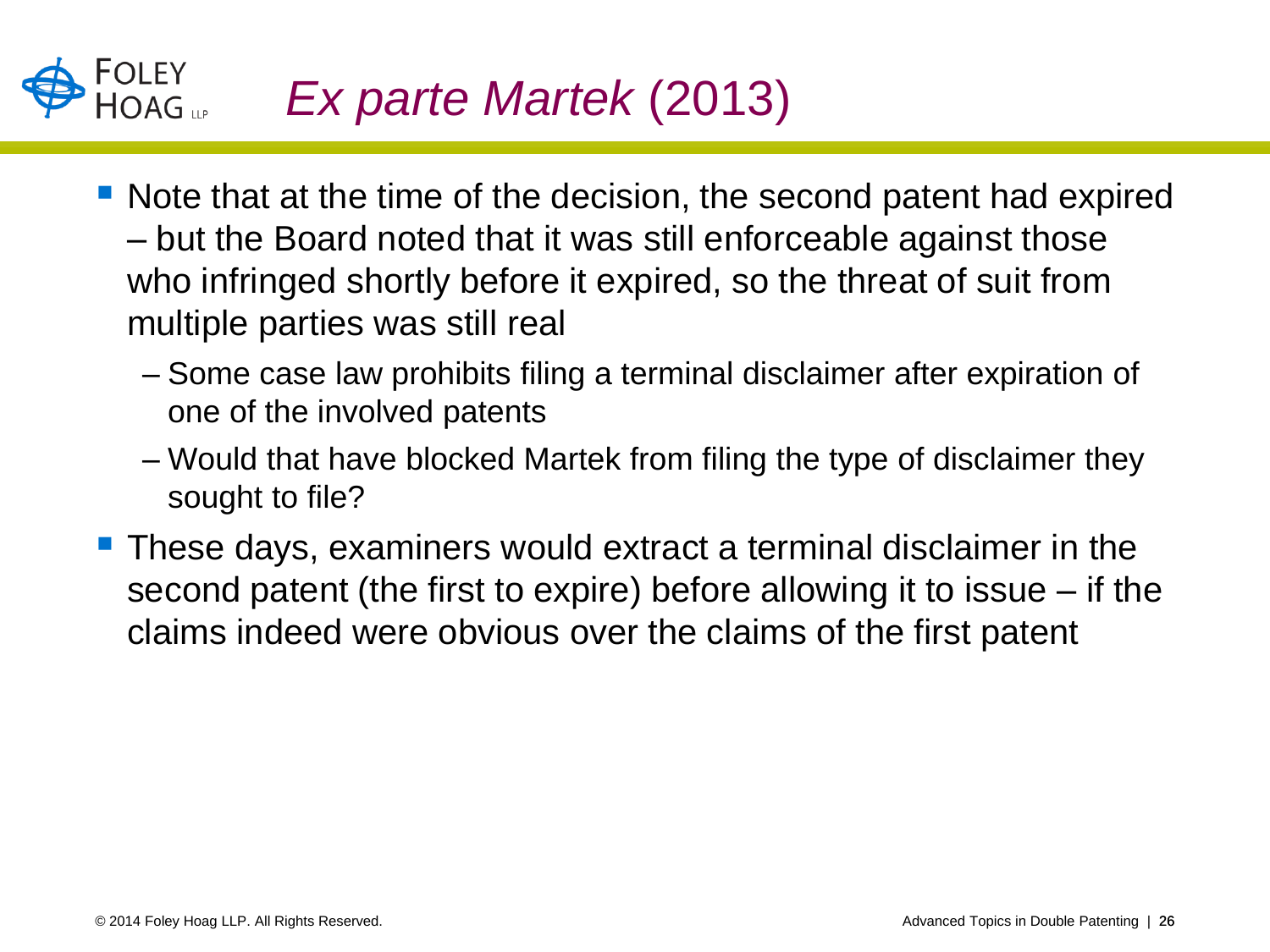

#### *Ex parte Pfizer* (BPAI 2010)

| #      |            | <b>Filed</b> | <b>Issued</b> |
|--------|------------|--------------|---------------|
|        | <b>PCT</b> | 5/13/94      | 10/22/02      |
| 2(270) | <b>PCT</b> | 10/16/95     | 8/8/00        |
| 3(945) | DIV of 2   | 4/3/00       | 3/18/03       |
| 4(511) | <b>PCT</b> | 10/16/95     | 12/2/03       |

- 2, 3, and 4 all claim treatment of erectile dysfunction with structurally defined PDE inhibitors, and state a preference for oral administration
- 1 claims oral administration of any selective PDE inhibitor
- Prior art shows oral administration of other PDE inhibitors
- 1 gets reexamined

© 2014 Foley Hoag LLP. All Rights Reserved. And The State of the State of the State of Topics in Double Patenting | 27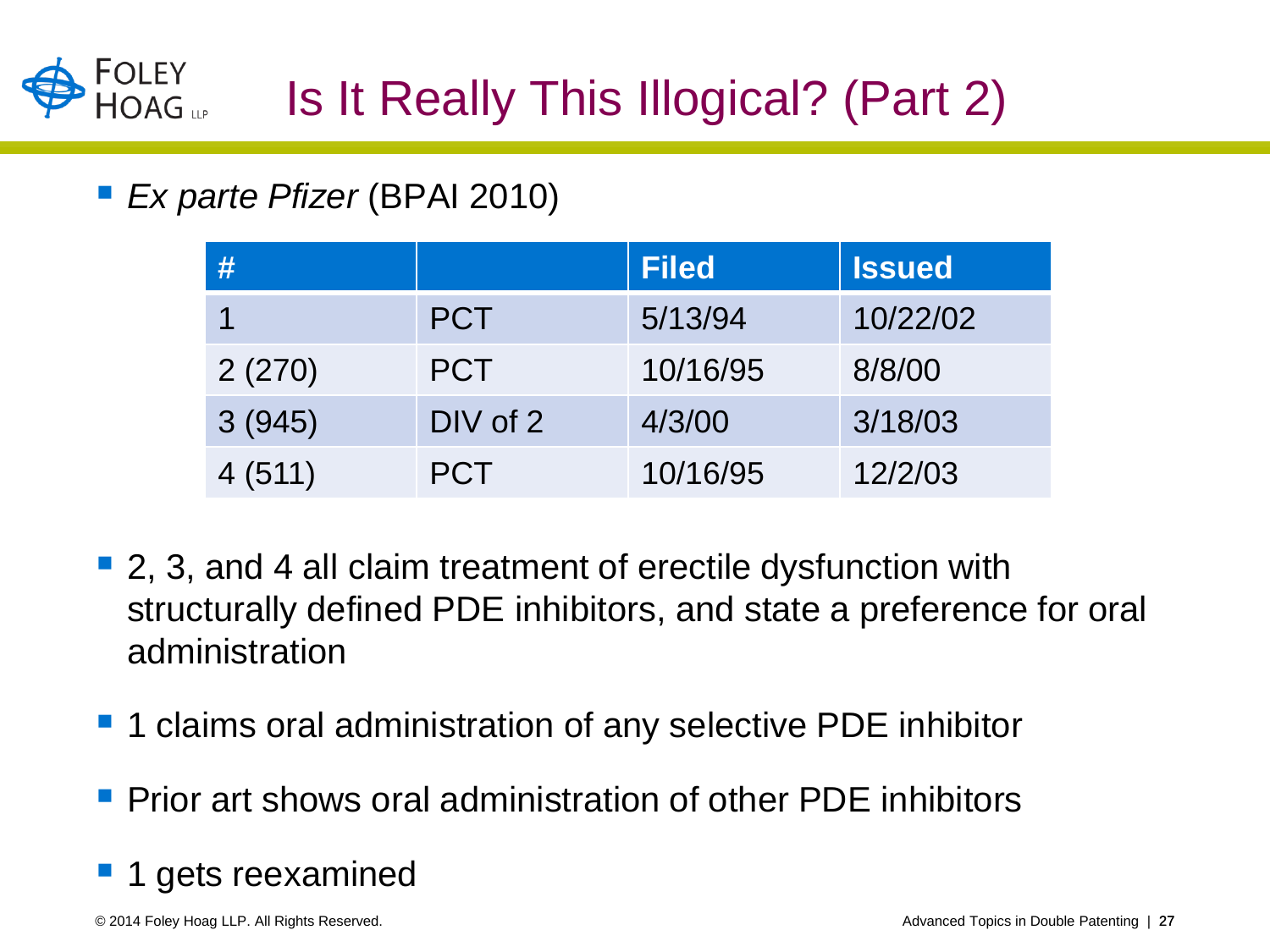

- The examiner insisted 1 faced double patenting over 2, 3, and 4
- Pfizer argued that 3 and 4 are not available as double patenting references because they issued after 1
	- Board disagreed, said what mattered was that 1 would expire after 3 and 4
	- But is this an "unjustified timewise extension"?
- **Perimilary Prizer** argued impermissible to rely on expressed preferences when the medical situation is such that the compounds of 2, 3, and 4 would present safety issues if orally administered
	- Board said that the specification can be used to determine what is claimed, and that is all that happened here; earlier filings relating to compounds of 2 and 4 suggested oral would be okay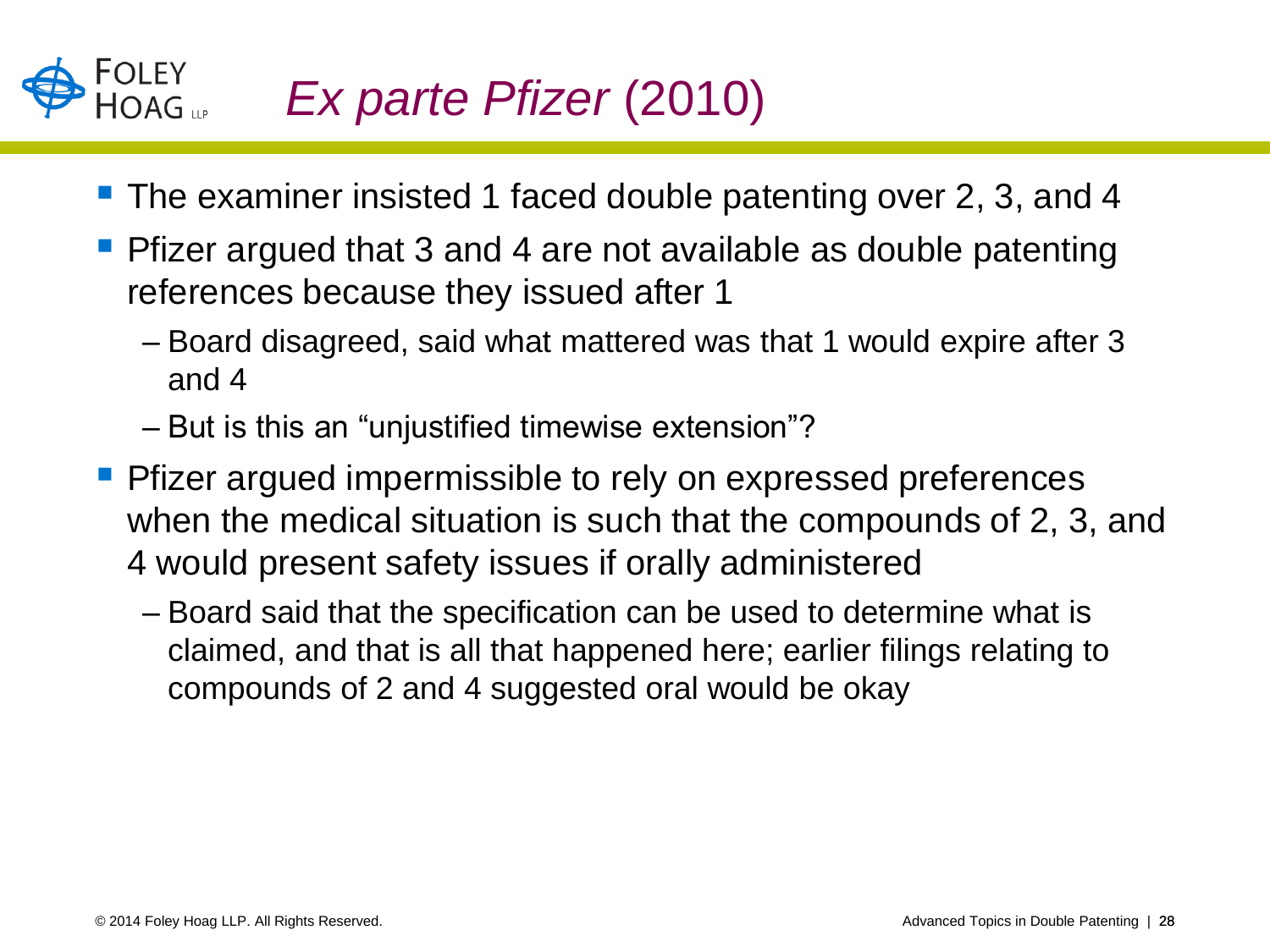*Ex parte Pfizer* (2010)

- Result: Rejection for double patenting upheld
	- 102 rejections also upheld
- Impact: Double patenting can exist where later-filed applications grant as earlier-expiring patents whose claims anticipate those of the earlier-filed!
	- But couldn't the later-filed applications have been patentably distinct improvements? This possibility is not clearly addressed in the decision
	- Would the court have found double patenting if the later-filed applications also expired later? Should that really make a difference?
- Note: Favorably cited by Federal Circuit in *Gilead*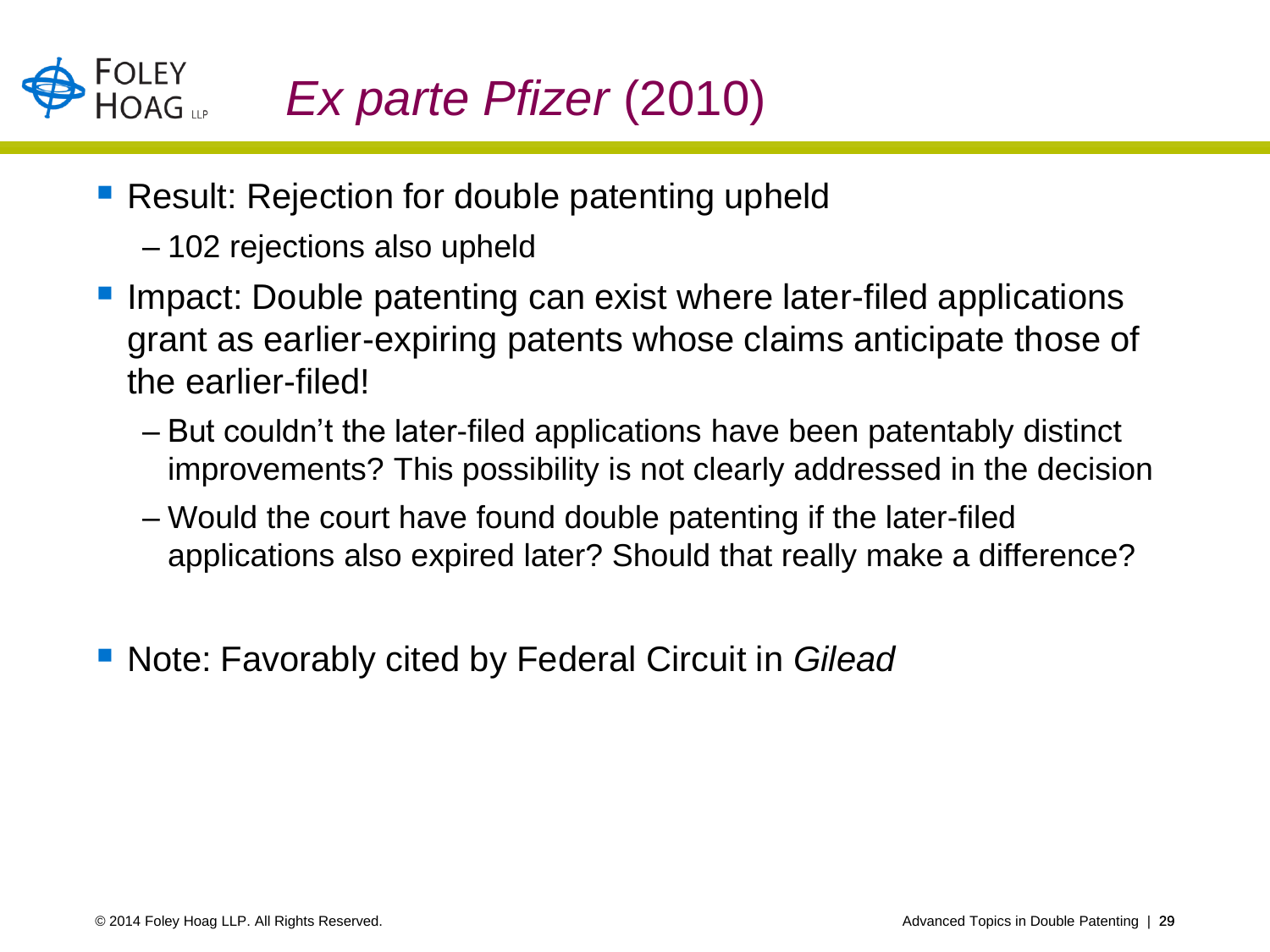#### FOLEY<br>HOAG So in summary…

- Earlier-filed application issues before but expires after later-filed application: DOUBLE PATENTING (*Pfizer*)
- Earlier-filed application issues before CIP-CON application is even filed, but still expires after CIP: DOUBLE PATENTING (*Martek*)
- Later-filed application issues before but expires after earlier-filed application: DOUBLE PATENTING (*Gilead*)
- CON of earlier-filed application is filed after later-filed application, but expires first: DOUBLE PATENTING (*Hubbell*)
- CON of earlier-filed application is filed after filing and issuance of later-filed application, but expires first: DOUBLE PATENTING (*Fallaux*)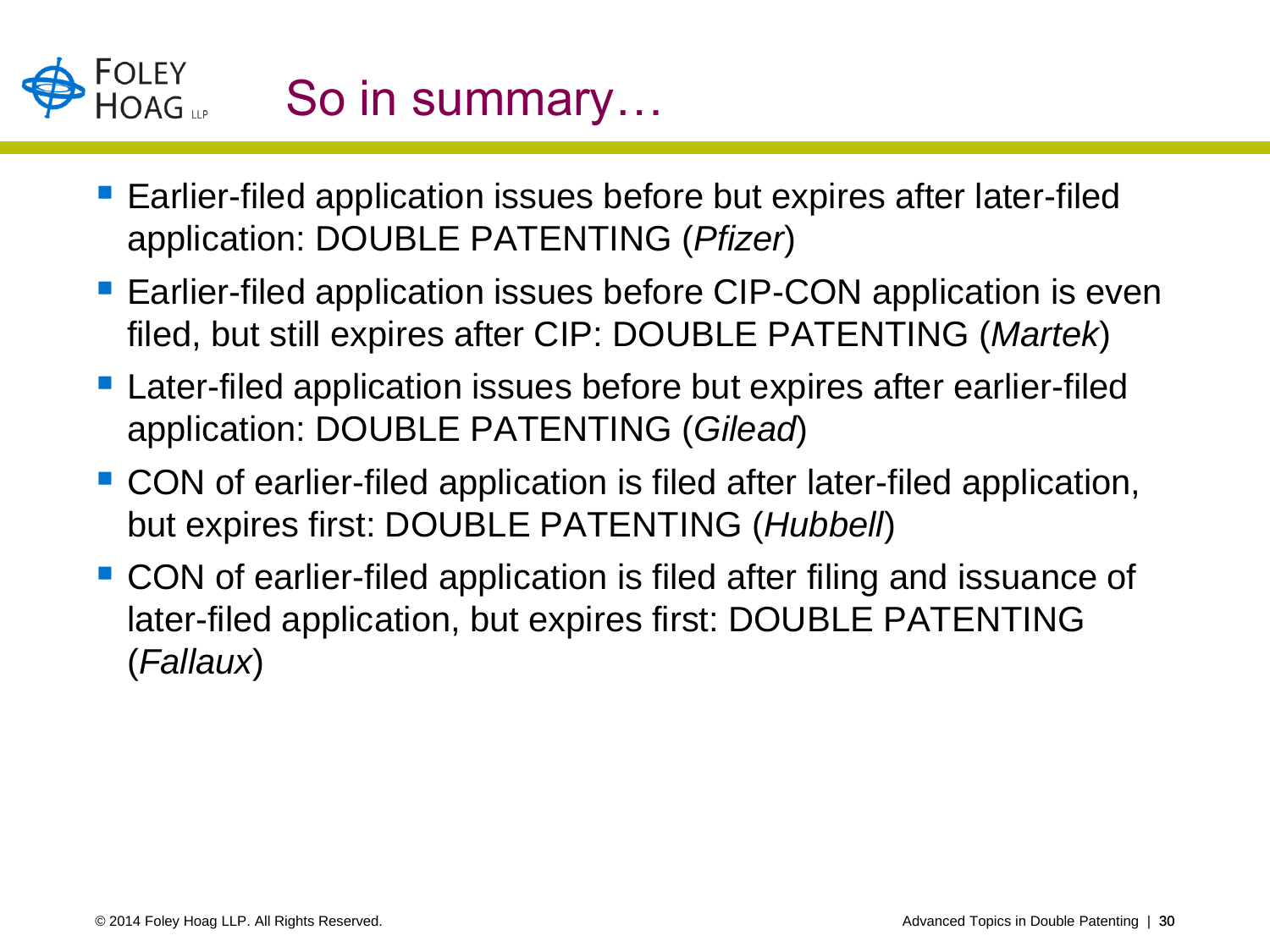## Relevance to today?

- **Few pre-GATT patents are still alive** 
	- And where they exist, the damage is probably already done
- But initial applications sometimes receive long periods of PTA, sometimes years!
	- Will they suffer the same fate?
		- This rarely happens in continuations or divisionals
	- –And what about PTE?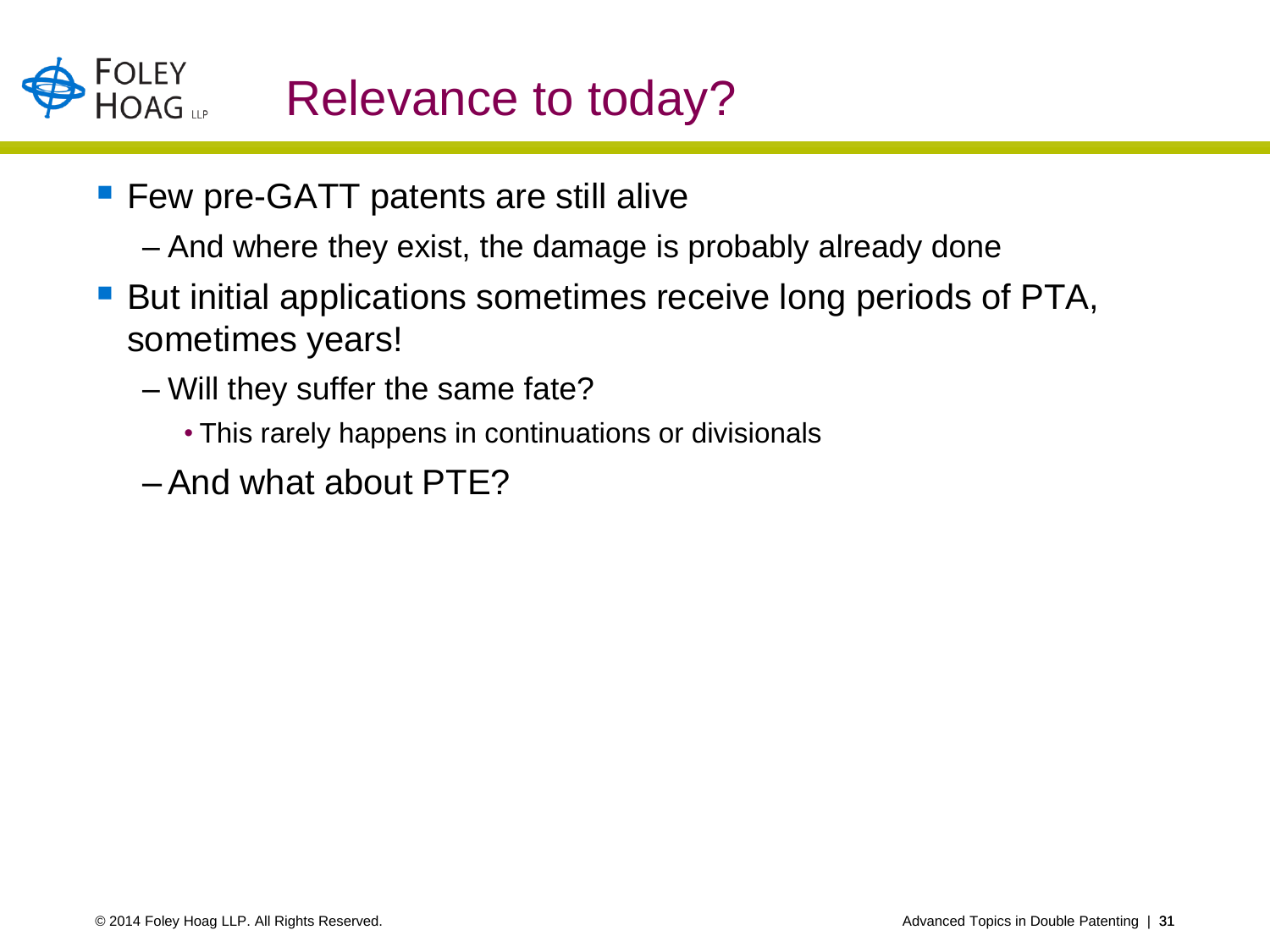

- So what are the lessons?
	- If you've filed "improvement" applications, be certain not to claim anything that might be deemed obvious over claims you get in any earlier-expiring "base" applications?
	- Should broad patents have only broad claims, avoiding "funneling"?
	- Can you get in trouble by filing continuations of an application that has racked up significant PTA?
	- Is there a risk that patent term extensions will get swept in?
	- Restriction requirements are your friend
	- Think twice before paying an issue fee
		- Check portfolio for existing or planned patents with longer terms and rationalize strategy
		- If you're getting PTA, consider adding additional claims instead of filing a continuation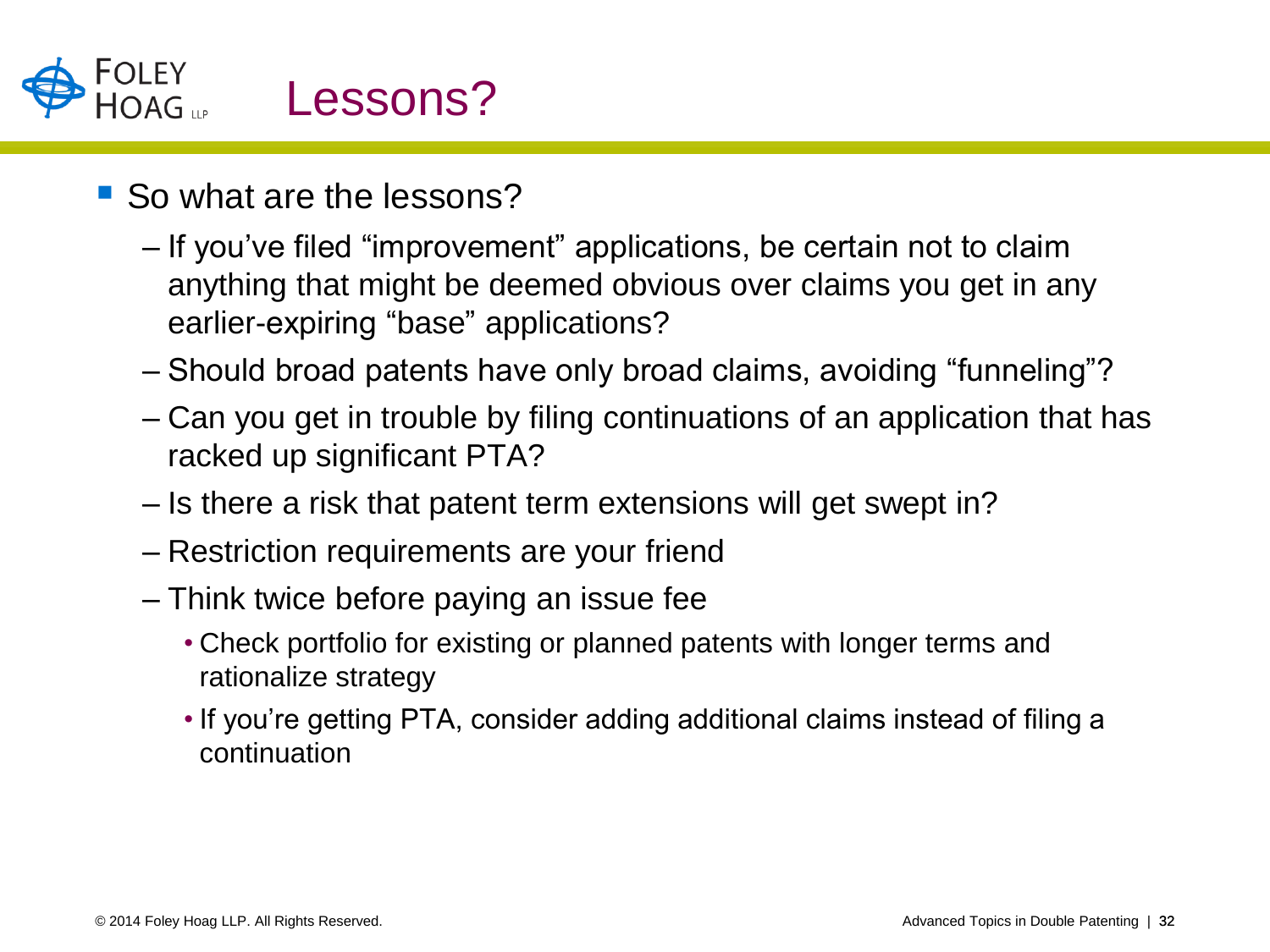#### FOLEY<br>HOAG ... Is Justice Being Served?

- Shouldn't the ultimate question of double patenting be "Is it unjust?"
- Why should a patentee have a harder time of it than an independent third party?
	- A patentee does stand to benefit from certain exemptions not available to outsiders
		- Disqualification of earlier unpublished patent filings as prior art
		- The one-year grace periods
	- But when a patentability isn't conditioned on one of these special privileges, what is the harm?
		- No one can assume that their actions will subject them only to one infringement suit
		- In a post-GATT world, the quid pro quo for patent term is priority claim setting aside PTA and PTE, the former arguably just by definition, the latter long exempt from double-patenting concerns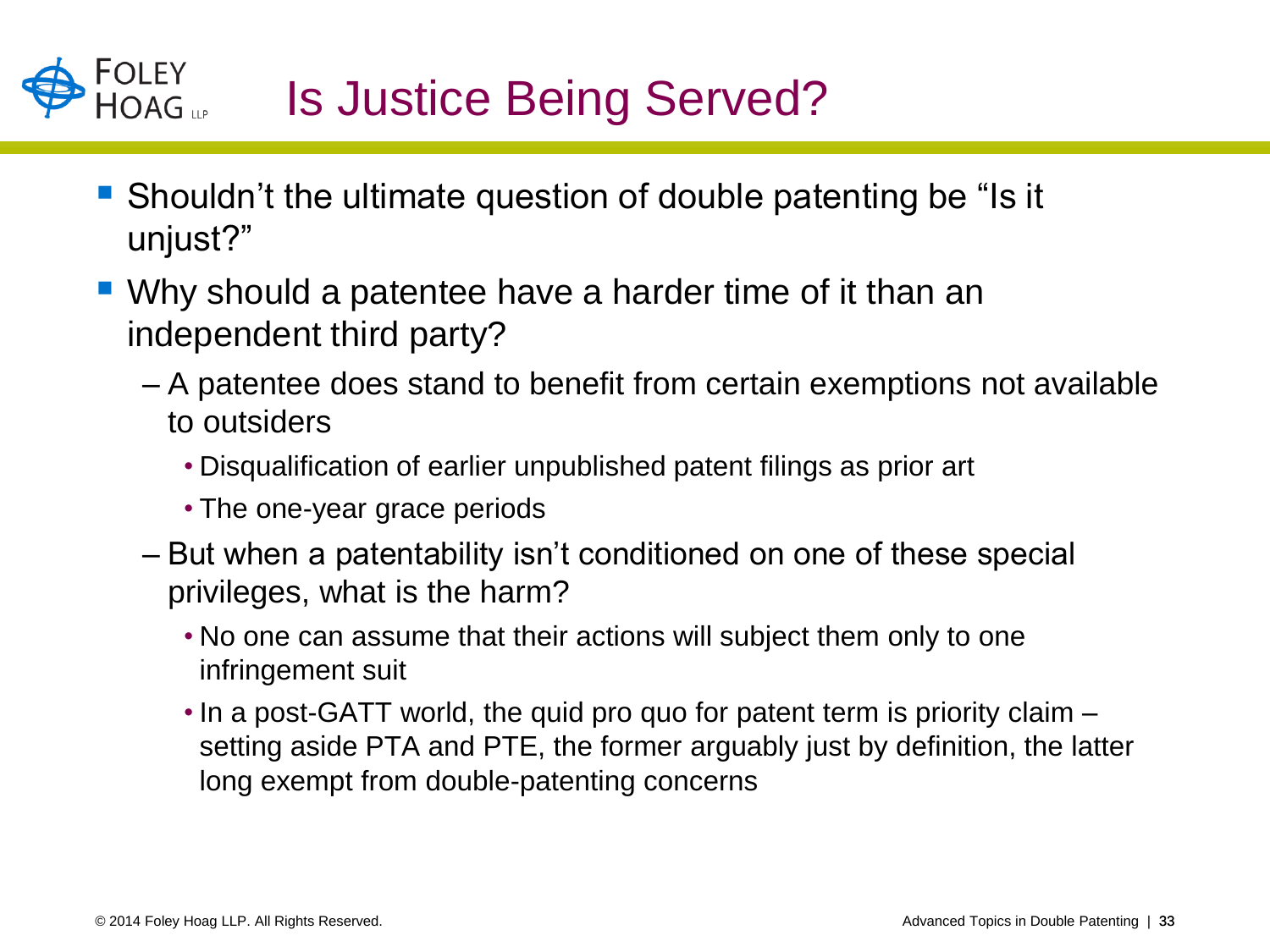## Is Justice Being Served?

- Viewed through this lens, how do the cases turn out?
	- *Pfizer* no double patenting (the pre-GATT patent term of the earlier patent is no less just because a later patent with a shorter term issues, even to an invention that is not patentably distinct)
	- *Martek* no double patenting (same as Pfizer)
	- *Hubbell* no double patenting (the ETH patents did not benefit from any special privileges)
	- *Fallaux* unclear (if two-way test would succeed, probably no double patenting; but because applications were originally commonly owned, Vogels patents may have had advantage)
	- *Gilead* arguable?
- Maybe typical common-inventor double patenting should fail, because the inventor has fewer privileges than an assignee would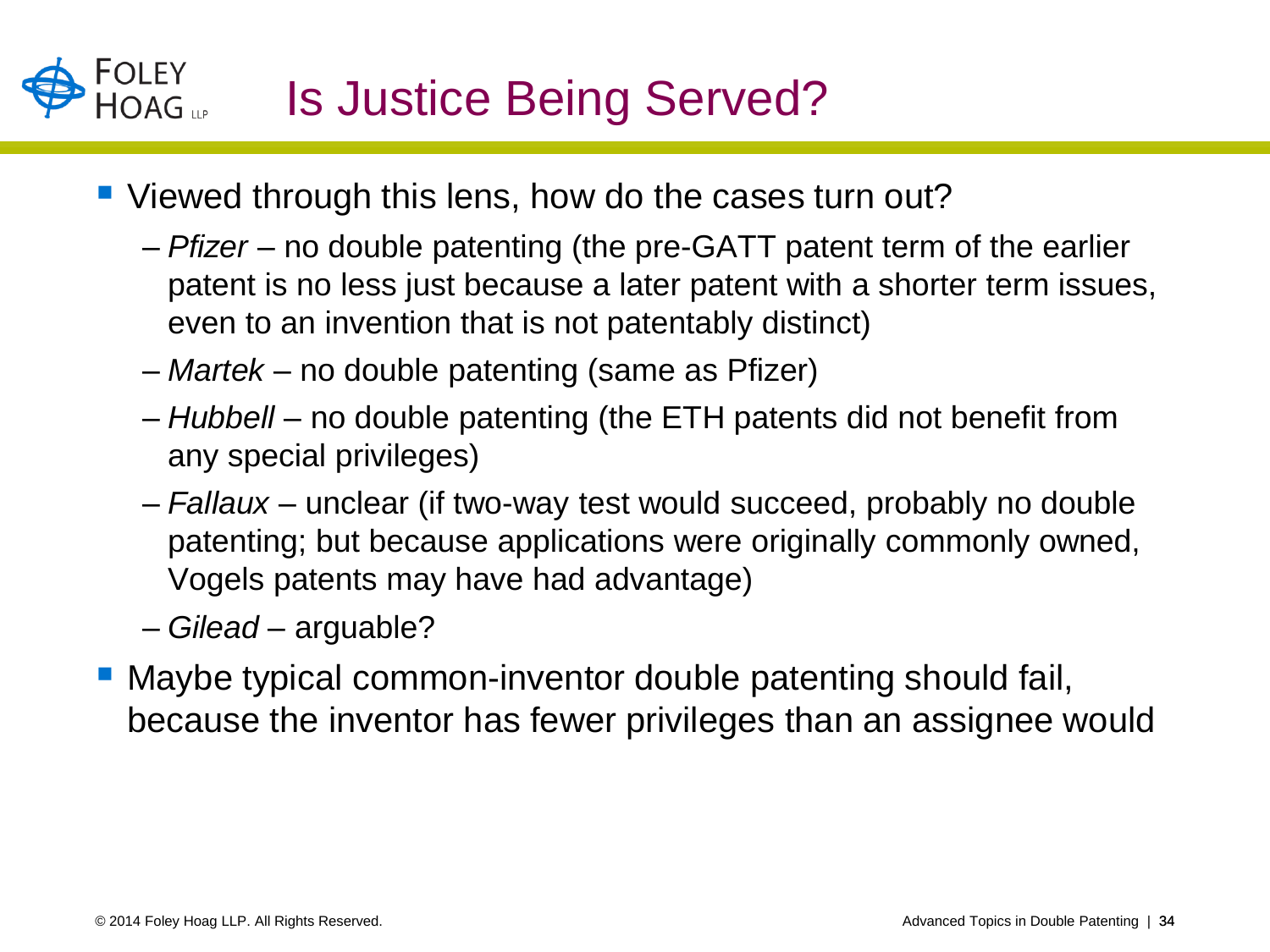## Real-Life Scenario

- A company screens molecules, identifies a genus of drug candidates, and files an application for the *genus* (**application 1**)
- Before this application publishes, the same inventors identify a *subgenus* including a few surprisingly efficacious compounds and a *lead compound* within this subgenus; the company files an application for the subgenus and the lead compound (**application 2**)
- **The first application issues as a patent, and the claims of the second** application are found patentable over the prior art, which under §102(e) does not include the company's earlier patent
- **The lead compound is not obvious over the claims of the patent**
- However, the dependent claims of the earlier patent include a claim that arguably renders the subgenus obvious, and so an OTDP rejection is made
- **For reasons unrelated to patentability, the company wants the lead** compound to be the subject of its own patent, separate from the subgenus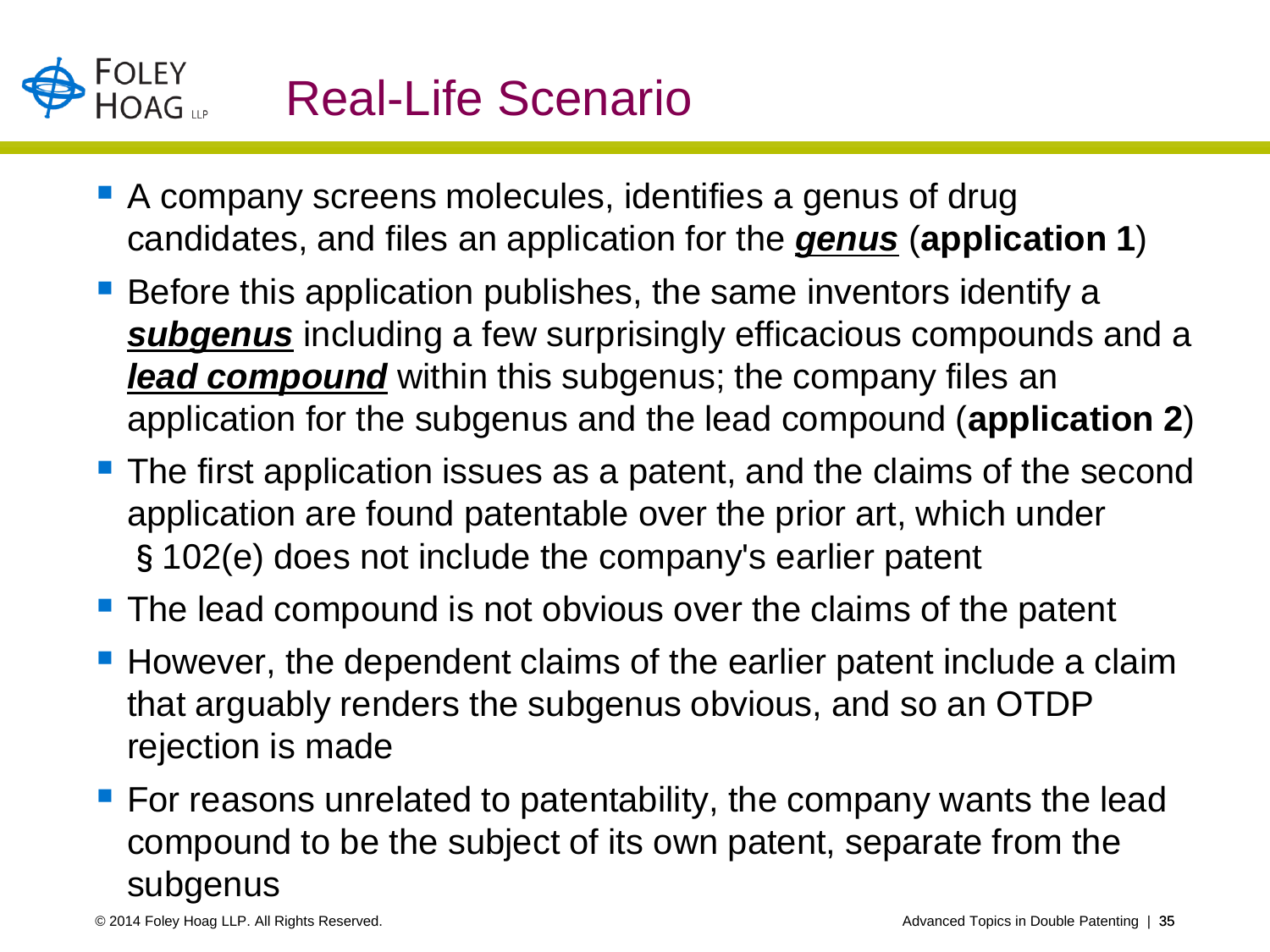#### **FOLEY** Scenario - Option One HOAG <sub>UP</sub>

**Option One:** cancel claims to the subgenus from application 2, take the patent to the lead compound, and pursue the subgenus in a continuation (application 3)



- The term of the compound patent is unaffected, an obvious advantage
- The continuation will require a TD over both patents
- The examination of the continuation may not go as smoothly, putting the broader scope of the subgenus at risk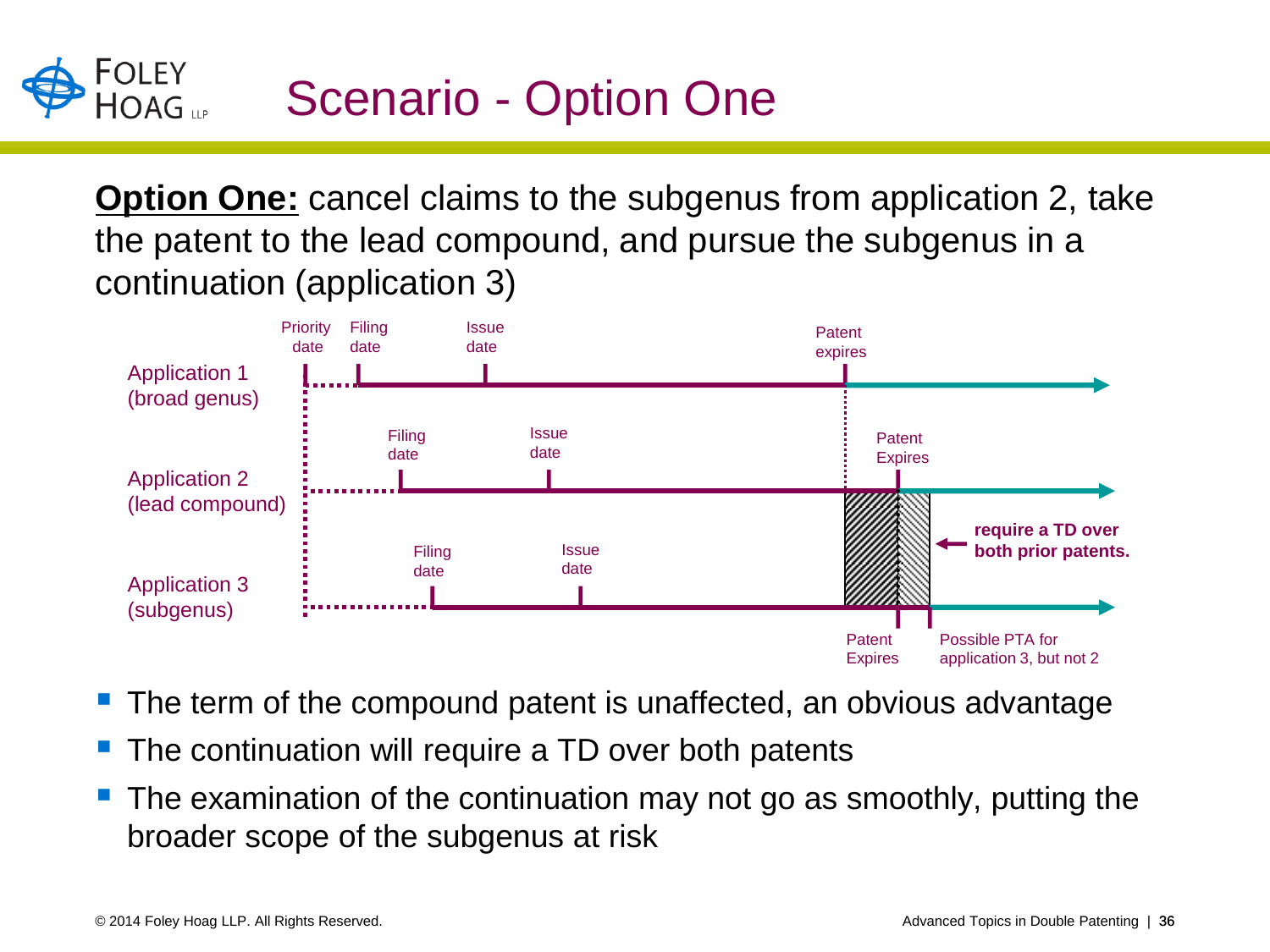#### **FOLEY** Scenario - Option Two . UU⊐<br>HOAG <sub>⊔P</sub>

**Option Two:** cancel claims to the lead compound from application 2, take the patent to the subgenus, and pursue the lead compound in a continuation (application 3)



- The term of the compound patent will likely have to be disclaimed over the subgenus patent, whose term is already disclaimed over the original genus patent.
- A set of patented claims identical to those of option 1 would result, but the term for the compound is much shorter.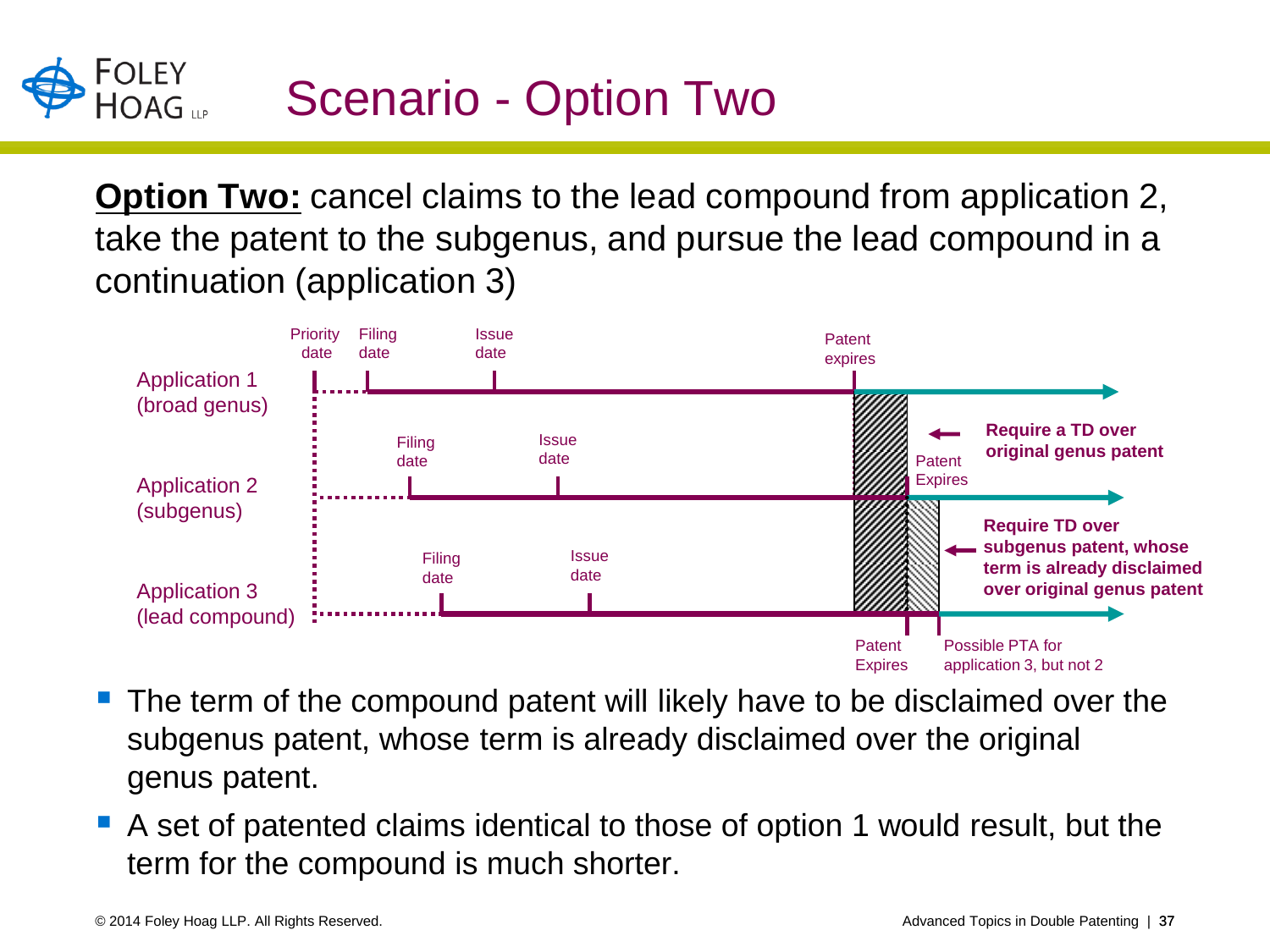## Scenario - Option Two

- **The asymmetry here arises from the provision of the USPTO's** form TD that disclaims the term of a patent that extends past the expiration date of the earlier patent, *as the earlier patent may itself be terminally disclaimed over earlier patents*
- **The equitable need for this indirect disclaimer is suspect, as it is** not demonstrably unjust for the compound patent to last longer than the original genus patent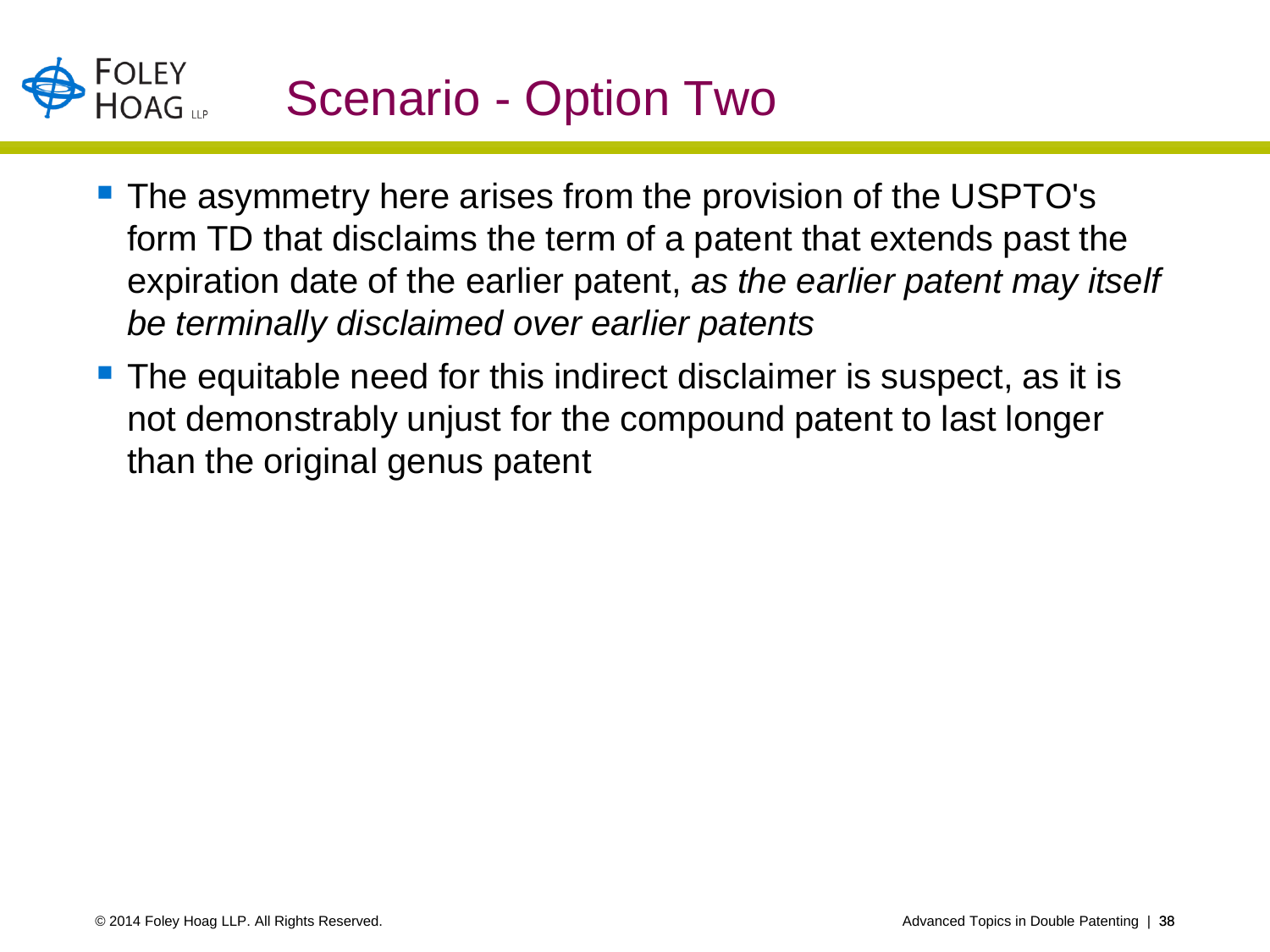### Scenario - Alternative Strategies

**Strategy I:** Follow option 2, but try to file a TD in compound application that, without referencing the original genus patent, disclaims any term that extends past the *undisclaimed* expiration date of the subgenus patent



- This tactic arguably achieves the dual goals of avoiding unjust extensions of patent term and risk of multiple lawsuits
- However, it may encounter hurdles in the USPTO or the courts

 $A OAG...$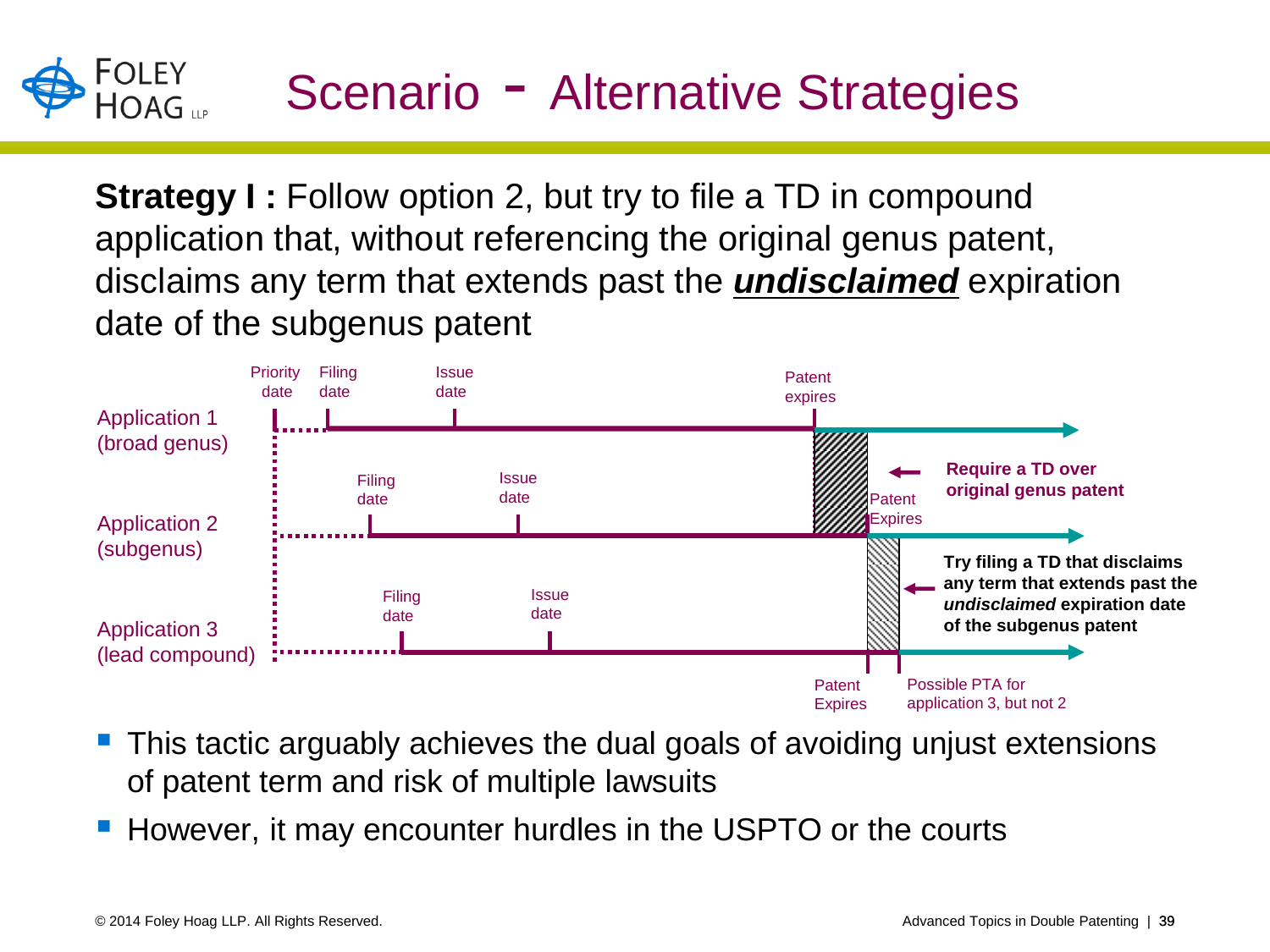### Scenario - Alternative Strategies

**Strategy II:** Follow option 2, but respond to the double-patenting rejection in the continuation to the compound by filing a TD *in the subgenus patent* referencing the compound application



- The filing of a TD in the subgenus patent referencing the compound application would cement the requisite common ownership
- If a patent term adjustment (PTA) in the later compound patent would cause the term to exceed the undisclaimed term of the subgenus patent, a straightforward disclaimer - with no specific reference to the subgenus patent – should suffice
- This approach would avoid the arguably unnecessary indirect disclaimer over the original genus patent

 $A OAG$